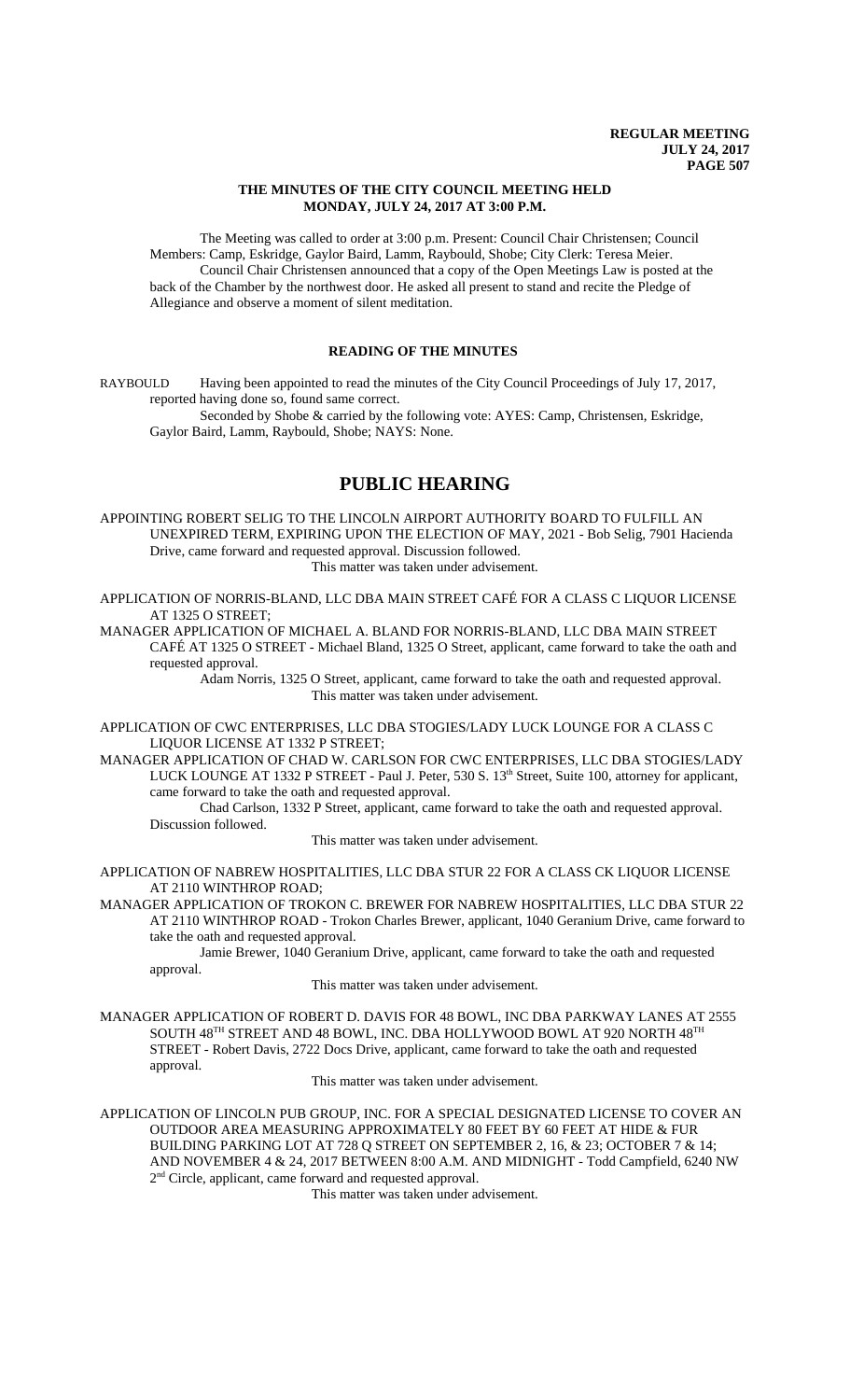APPLICATION OF BOILER BREWING COMPANY FOR A SPECIAL DESIGNATED LICENSE TO COVER AN OUTDOOR AREA MEASURING APPROXIMATELY 81 FEET BY 26.5 FEET AT GRAND MANSE (GREEN SPACE ON NORTH SIDE) AT 129 NORTH 10<sup>TH</sup> STREET ON SEPTEMBER 2, 16, & 23; OCTOBER 7 & 14; AND NOVEMBER 4, 2017 BETWEEN 8:00 A.M. AND 10:00 P.M. - Monte Froehlich, 129 N. 10<sup>th</sup> Street, applicant, came forward and requested approval. This matter was taken under advisement.

APPLICATION OF MEIER'S WINE INC. DBA MEIER'S CORK 'N BOTTLE FOR A SPECIAL DESIGNATED LICENSE TO COVER AN INDOOR AREA MEASURING APPROXIMATELY 100 FEET BY 70 FEET AND AN OUTDOOR AREA MEASURING APPROXIMATELY 150 FEET BY 113 FEET AT THE BAY PARKING LOT AND INDOORS SKATE PARK AT 2005 Y STREET ON AUGUST 6, 2017 BETWEEN 2:00 P.M. AND 9:00 P.M. - Kevin Meier, 1244 South Street, applicant, came forward and requested approval. Discussion followed.

This matter was taken under advisement.

APPROVING DOWNTOWN LINCOLN ASSOCIATION'S 2017-2018 BID BUDGET AND PROGRAM OF WORK FOR DOWNTOWN AND WEST HAYMARKET MANAGEMENT AND MAINTENANCE BUSINESS IMPROVEMENT DISTRICTS - David Landis, Director of Urban Development came forward and explained this is the annual budget that has two sections to it. One of which is completely funded by Downtown businesses, which is the management BID. This is the area that does the marketing and promotion and the advocacy functions that totals \$748,750. This is 100% funded by property owners based on the assessed value of their property. This is about a 2% increase from last year. The second of the two types of budgets is the maintenance BID which also has about a 2% increase. The total for the budget that is split between the City and the DLA BID is \$753,856. There is 50% funded by assessments on a linear front footage basis and about a 50% City contribution. There is also a second part of the maintenance budget and that is the enhanced budget for new unique and specialized landscape and streetscape costs at \$149,383.

Terry Uland, 206 S. 13<sup>th</sup> Street, Downtown Lincoln Association, came forward and explained that just over a year ago they went through their two year process to renew the BIDS and this is very consistent with last year except for the 2% increase.

This matter was taken under advisement.

APPROVING THE 2017-18 WORK PLAN FOR THE INTERLOCAL AGREEMENT ON STORMWATER MANAGEMENT BETWEEN THE CITY OF LINCOLN AND LOWER PLATTE SOUTH NATURAL RESOURCES DISTRICT TO ADDRESS STORMWATER QUALITY AND QUANTITY ISSUES - Ben Higgins, Public Works, came forward and shared this is the annual interlocal with the NRD. This has been the same since the mid 90's. All the funds shown for this are in the last bond issue or in the General Fund for next year. It is noted in the contract for future expenditures for Deadman's Run. That will be a major flood reduction project that will remove about 400 to 500 commercial and residential structures from the flood plain. Some of these funds will be with the next bond issue. Discussion followed. This matter was taken under advisement.

APPROVING THE UPPER WAGON TRAIN 100-YEAR FLOODPRONE AREA AS THE BEST AVAILABLE INFORMATION FOR LOCAL FLOOD REGULATION PURPOSES - Ben Higgins, Public Works, came forward and shared the intent of this is to adopt this area because it is known as the 100 year flood plain, but this is to adopt it locally. This is not formally adopted by FEMA because the FEMA process to recognize these takes 2 or 3 years, and with this resolution it will recognize them now. When they put forward the plans and the master plans, they recognize this area and they change the future land use on so everyone is aware that this is a floodprone area. Discussion followed.

This matter was taken under advisement.

COMP. PLAN AMENDMENT 17004 – AMENDING THE 2040 LINCOLN-LANCASTER COUNTY COMPREHENSIVE PLAN TO CHANGE THE FUTURE LAND USE MAP, PRIORITY GROWTH AREA DESIGNATIONS, AND FUTURE SERVICE LIMIT, ON PROPERTY GENERALLY LOCATED BETWEEN SOUTH 70TH AND SOUTH 84TH STREETS, AND SALTILLO AND ROKEBY ROADS -Mike Eckert, Civil Design Group, 8535 Executive Woods Drive, Suite 200, came forward on behalf of the O'Brien family and explained they have a piece of land that they were able to figure out how to get sewer to. The Comprehensive Plan Amendment is for about 80 acres that goes down to Saltillo Road. About 12 years ago, Civil Design Group figured out how to get a sewer line in Rokeby Road that was deep enough to open up some of the surrounding area. Rokeby Road will soon be paved and now with more design data they looked closer at bringing the sewer closer to serve the O'Brien property. This area turns out to be very efficient with various water lines and sewer lines that have extended into the area through the CIP and through coalition. There is pavement on 84<sup>th</sup> Street, 70<sup>th</sup> Street, Saltillo Road and there will be pavement on Rokeby Road. If some of those streets have to be widened some day, there are impact fees for that. Discussion followed.

Leirion Gaylor Baird, Council Member, stated that in the staff report there was recommendation for a pipeline planning area.

Mr. Eckert explained that the gas line goes along Saltillo Road then curves upward and they have designated that area as commercial use. They are aware of that stipulation and they took the recommended appropriate setbacks.

This matter was taken under advisement.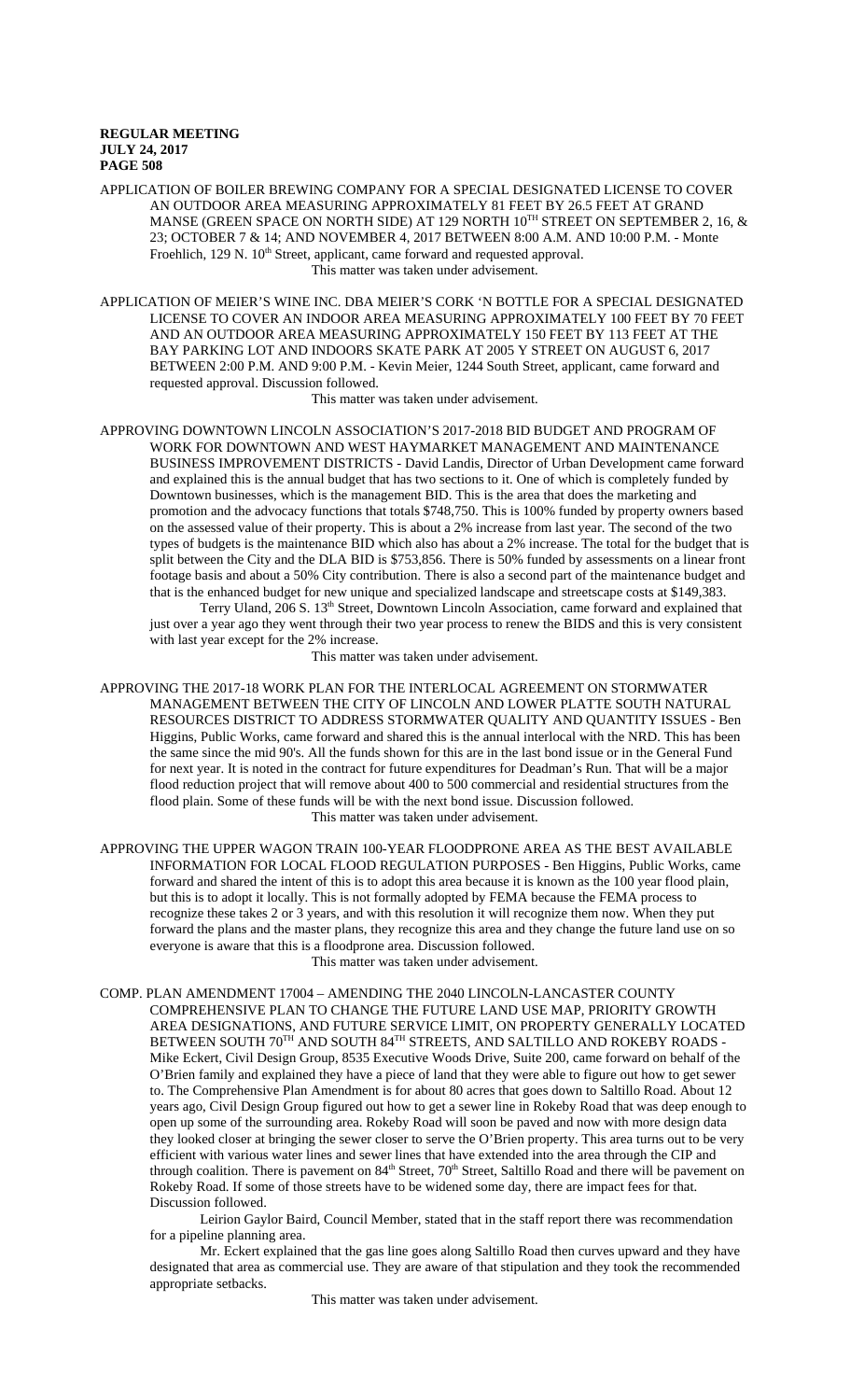APPEAL OF DARLENE POHLMAN FROM THE PLANNING COMMISSION'S APPROVAL OF A SPECIAL PERMIT FOR INSTALLATION OF A 100-KILOWATT SOLAR ENERGY SYSTEM, WITH A WAIVER TO REDUCE THE FRONT YARD ALONG INTERSTATE 80 FROM 25 FEET TO 5 FEET, ON PROPERTY GENERALLY LOCATED AT WEST LAKESHORE DRIVE - Terry Wittler, 1940 Surfside Drive, came forward and explained Capital Beach is an association of about 240 home owners. This project is intended to place solar panels on land that is not currently used and that cannot be developed. This project was started last fall and had the annual meeting with the Homeowners Association in January, 2017, where they obtained approval from the members to proceed with the project. Council previously adopted an amendment to the special permit to be able to place the panel in a residential area. Planning Commission also granted approval for the special permit. The project is proposed to be located along West Lakeshore Drive. The proposal also includes adding some additional trees, if necessary, to shield the site from view. Game and Parks came out to view the area to see if there were any endangered species or plants to be concerned about. They did discover that they would be concerned about a saltwort, which grows in wetlands. Game and Parks located this to the south on the proposed property. They indicated that as long as the project was moved further north that they would not have any concerns. Based on that recommendation, they plan to place this as far north as possible. This project will not interfere with the wetlands and they do not have intention to pour any concrete pads or any excavating. They will use a ground screw that twists into the ground and will not disturb the soil. It will continue to drain and continue to absorb rain water.

Carl Eskridge, Council Member, asked about the panels being in view of the interstate and if the Department of Roads has any objections.

Mr. Wittler confirmed they did reach out the NDOR and have not heard any concerns from them. The panels will be oriented to the south and slightly to the west, which means drivers will not be driving towards the panels. The panels also do not reflect light, they absorb the light. Discussion followed.

Jon Camp, Council Member, inquired about the appeal process.

Rick Peo, City Attorney, came forward and clarified that under the Zoning Code, the Planning Commission has the authority to grant approval for this type of special permit. There is a process that the action of the Planning Commission can be appealed within 14 days. If that appeal occurs the item is automatically brought in front of the City Council to take final action. It is then treated as a new application and the Planning Commission decision is simply a recommendation at that point. Discussion followed. This matter was taken under advisement.

CHANGE OF ZONE 17014 – APPLICATION OF WAYNE AND LAURA PESTER FOR A CHANGE OF ZONE FROM AG AGRICULTURAL DISTRICT TO AGR AGRICULTURAL RESIDENTIAL DISTRICT ON PROPERTY GENERALLY LOCATED AT SOUTHWEST 25TH STREET AND WEST DENTON ROAD - Mike Eckert, Civil Design Group, 8535 Executive Woods Drive, Suite 200, appeared on behalf of Wayne and Laura Pester and stated they have a 25 acre parcel located on West Denton Road. This is to change from AG to AGR and they did a combination change of zone and a Community Unit Plan, which was approved by the Planning Commission. They will be doing a community sewer system with a build through model so it still allows room for urban expansion when utilities do get out there. This matter was taken under advisement.

CHANGE OF ZONE 17011 – APPLICATION OF ROGER H. SCHWISOW REVOCABLE TRUST FOR A CHANGE OF ZONE FROM AG AGRICULTURAL DISTRICT TO R-3 RESIDENTIAL DISTRICT ON PROPERTY GENERALLY LOCATED AT NORTH 49TH STREET AND ALVO ROAD - Roger Schwisow, applicant, came forward and explained there is a strip of ground that ends on Alvo Road and 49<sup>th</sup> Street that is not connected. This portion of the ground will connect two parcels that would make a full loop. They are raising elevation due to having subsurface water problems.

Jane Raybould, Council Member, asked about the drainage improvements that have occurred. Mr. Schwisow confirmed most of the problems were occurring because of the sump pumps. They have changed the flow of the sump pumps, and with that and also raising the elevation this should correct any concerns.

This matter was taken under advisement.

REPEALING ORDINANCE NO. 20029 LEVYING AN OCCUPATION TAX UPON THE BUSINESSES AND USERS OF SPACE WITHIN THE WEST HAYMARKET SPORTS PARK ENHANCED EMPLOYMENT AREA, AND REPEALING ORDINANCE NO. 20030 AUTHORIZING THE ISSUANCE OF A TIF TAX ALLOCATION BOND AND OCCUPATION TAX REVENUE BOND TO FUND CERTAIN IMPROVEMENTS WITHIN THE WEST HAYMARKET SPORTS PARK REDEVELOPMENT PROJECT AREA - Rick Peo, City Attorney, came forward and explained this is a clean up item regarding a redevelopment project that failed. This is very project specific on the bonds and on the occupation tax and they need to be removed. The occupation tax is a bourdon on the property owner and the City no longer wants that to carry on.

This matter was taken under advisement.

COMPREHENSIVE PLAN AMENDMENT 17005 – AMENDING THE 2040 LINCOLN-LANCASTER COUNTY COMPREHENSIVE PLAN TO CHANGE THE FUTURE LAND USE PLAN DESIGNATION FROM "OPEN SPACE" AND "COMMERCIAL" TO "INDUSTRIAL" AND "AGRICULTURAL STREAM CORRIDOR", ON PROPERTY GENERALLY LOCATED AT NORTH 70TH STREET AND ARBOR ROAD. (RELATED ITEMS: 17R-175, 17-87, 17R-182) (ACTION DATE: 7/24/17);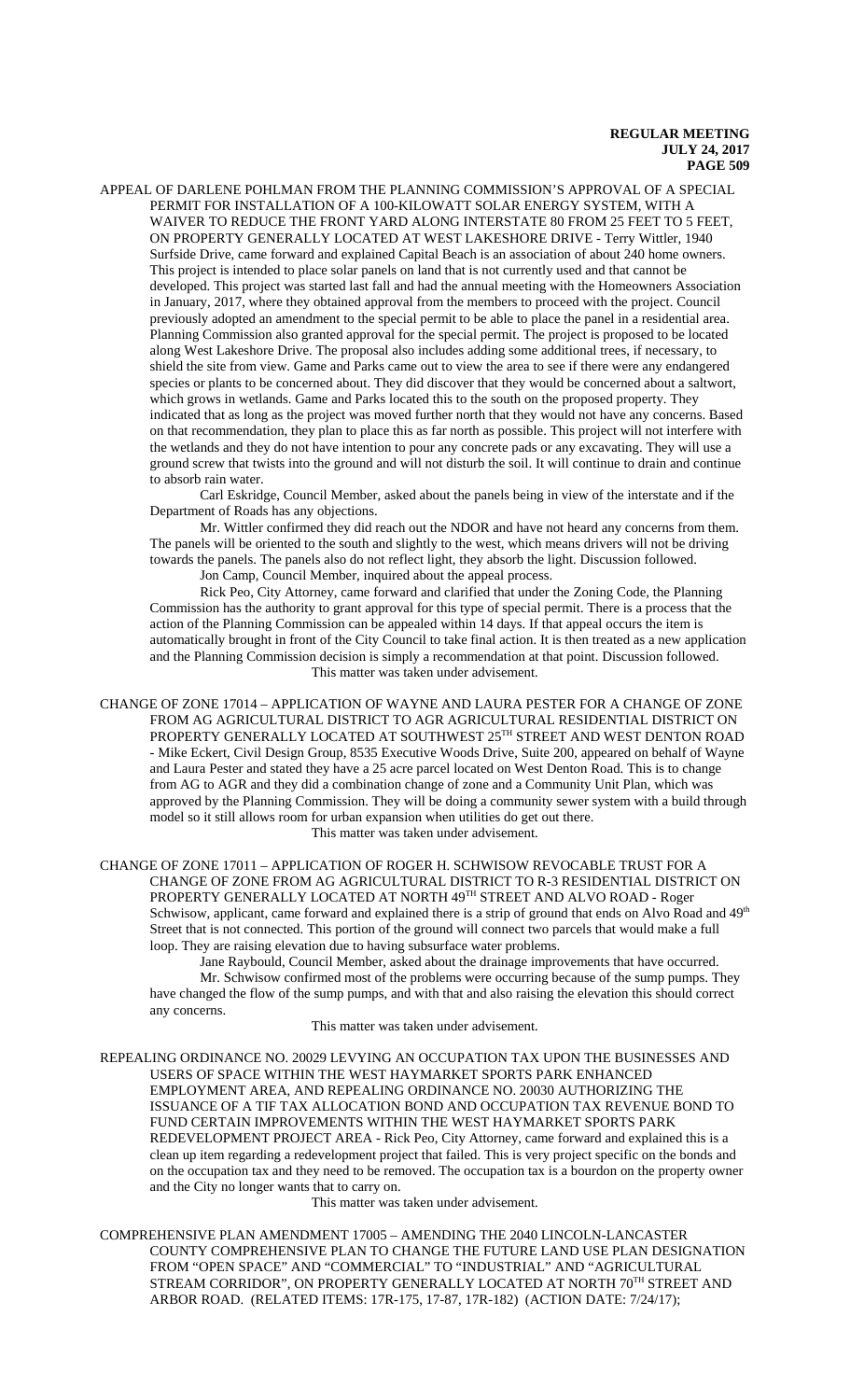CHANGE OF ZONE 17016 – APPLICATION OF LINCOLN SPORTS FOUNDATION, INC. FOR A CHANGE OF ZONE FROM H-2 HIGHWAY BUSINESS DISTRICT TO I-1 INDUSTRIAL DISTRICT ON PROPERTY GENERALLY LOCATED AT 7620 NORTH 70TH STREET. (RELATED ITEMS: 17R-175, 17-87, 17R-182);

APPROVING A DEVELOPMENT AND CONDITIONAL ZONING AGREEMENT BY AND BETWEEN LINCOLN SPORTS FOUNDATION, INC. AND THE CITY OF LINCOLN, NEBRASKA TO CONSTRUCT AN INDUSTRIAL PARK/WAREHOUSE DEVELOPMENT UNDER THE PROPOSED CHANGE OF ZONE OF THE PROPERTY FROM H-2 HIGHWAY BUSINESS DISTRICT TO I-1 INDUSTRIAL DISTRICT. (RELATED ITEMS: 17R-175, 17-87, 17R-182) (ACTION DATE: 7/24/17) - Clerk noted for the record that a request was received to continue Public Hearing 2 weeks to August 7, 2017.

Andrew Willis, Cline Williams, 233 S. 13<sup>th</sup> Street, Suite 1900, came forward on behalf of the buyer and confirmed that last week they learned some new facts and recognize they need to slow down. As the buyer, their position really has not changed, they have signed a Purchase Agreement after the property was listed as for sale. They do understand that there are other issues and they are not in a position to address those issues. The buyer is not fully aware of what is happening behind the scenes, but it really does not involve the buyer as much as it involves Lincoln Sports Foundation, their board and Abbot Sports. The buyer will take a step back over this delay period and hope the other two parties have things figured out.

Jon Camp, Council Member, inquired about the material that was specifically asked for at the last meeting.

Mr. Willis stated that he does not have all the information, but to his understanding, there was a vote where 3 out of 5 people approved. This was an email vote rather than a simultaneous vote and there are different rules under the bylaws. The buyer feels there is not enough information to insert themselves in the background issue.

Jane Raybould, Council Member, asked if two weeks is enough time to get things figured out and if there would be a way to review the bylaws.

Mr. Wills confirmed he does not have a copy of the bylaws as he does not represent the Foundation. He does not have a good answer as to what is a sufficient amount of time for a delay. If things get worked out, his client would like to move along fairly quickly. Discussion followed.

Jessica Major, 5115 Colfax, came forward in opposition.

This matter was taken under advisement.

# **COUNCIL ACTION**

# **REPORTS OF CITY OFFICERS**

APPOINTING ROBERT SELIG TO THE LINCOLN AIRPORT AUTHORITY BOARD TO FULFILL AN UNEXPIRED TERM, EXPIRING UPON THE ELECTION OF MAY, 2021 - CLERK read the following resolution, introduced by Jane Raybould, who moved its adoption:<br>A-90579 BE IT RESOLVED by the City Council of the City of Lin

BE IT RESOLVED by the City Council of the City of Lincoln, Nebraska:

That the temporary appointment of Robert Selig to the Lincoln Airport Authority Board to fill an unexpired term until a successor is elected at the general election in May, 2021, is hereby approved.

Introduced by Jane Raybould

Seconded by Gaylor Baird & carried by the following vote: AYES: Camp, Christensen, Eskridge, Gaylor Baird, Raybould, Shobe; NAYS: Lamm.

REQUEST OF PUBLIC WORKS TO RESET THE HEARING DATE OF MONDAY, AUGUST 7, 2017, AT 3:00 P.M. & PLACE ON THE FORMAL CITY COUNCIL AGENDA THE FOLLOWING: 17R-181 17R-197 PROVIDE AUTHORITY TO ORDER RE-PAVING DISTRICT 159 IN SAUNDERS AVENUE FROM  $12^{\text{\tiny{TH}}}$  STREET TO  $14^{\text{\tiny{TH}}}$  STREET TO BE

CONSTRUCTED AND ASSESS THE COST THEREOF AGAINST THE BENEFITTED PROPERTIES.

CLERK Requested a motion to approve the request of Public Works to set the hearing date.<br>
FSKRIDGE Moved to approve the request of Public Works to set the hearing date. Moved to approve the request of Public Works to set the hearing date. Seconded by Raybould & carried by the following vote: AYES: Camp, Christensen, Eskridge, Gaylor Baird, Lamm, Raybould, Shobe; NAYS: None.

CLERK'S LETTER AND MAYOR'S APPROVAL OF RESOLUTION AND ORDINANCES PASSED BY CITY COUNCIL ON JULY 10, 2017 - CLERK presented said report which was placed on file in the Office of the City Clerk. **(27-1)**

REPORT FROM CITY TREASURER OF 911 SURCHARGES FOR THE MONTHS OF APRIL & MAY, 2017 - CLERK presented said report which was placed on file in the Office of the City Clerk. **(20-02)**

REPORT FROM CITY TREASURER OF ALLO PUBLIC EDUCATION GOVERNMENT FEES FOR THE MONTH OF MAY, 2017 - CLERK presented said report which was placed on file in the Office of the City Clerk. **(41-2518B)**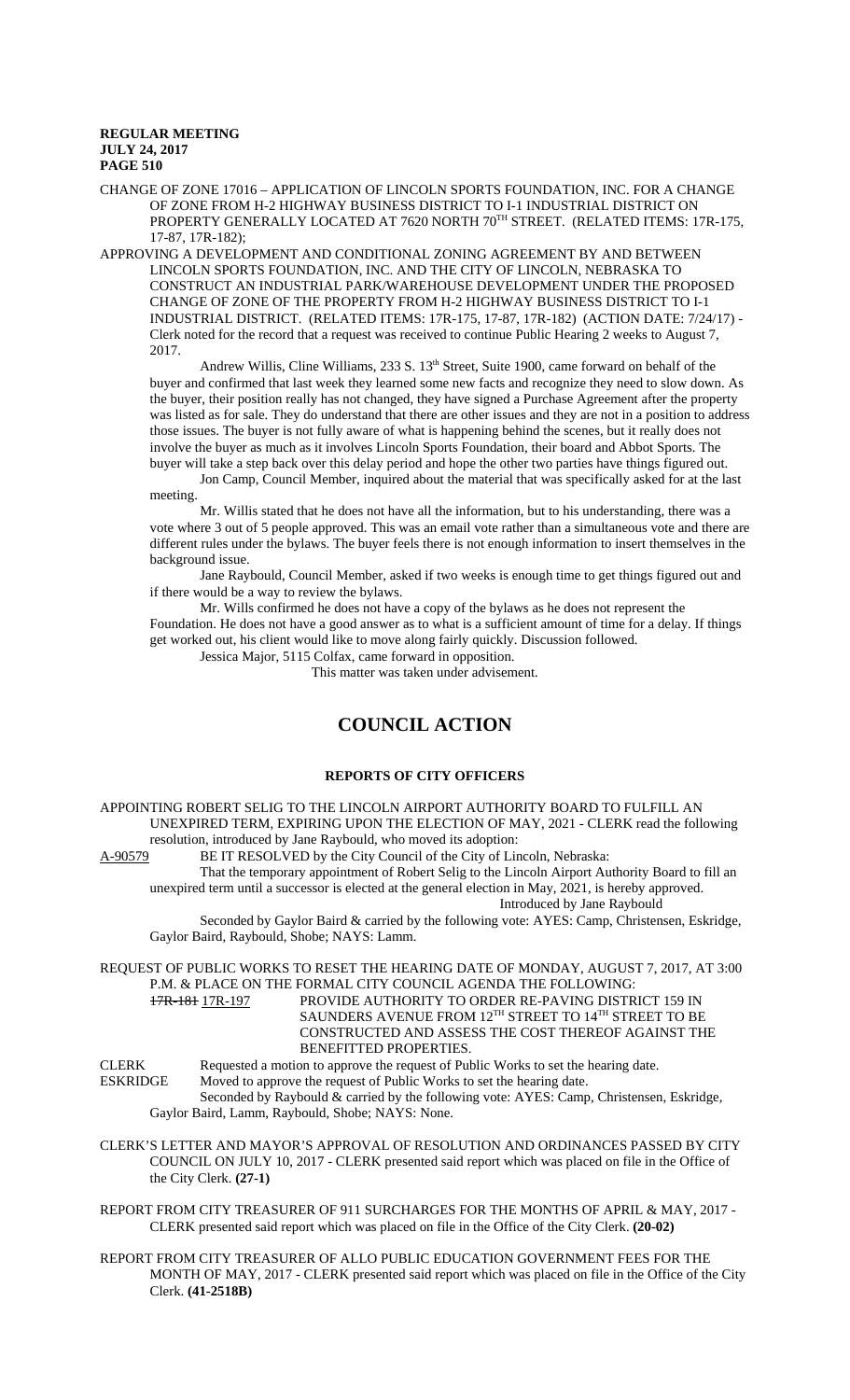REPORT FROM CITY TREASURER OF FRANCHISE FEES FROM BLACK HILLS CORPORATION FOR THE MONTH OF MAY, 2017 - CLERK presented said report which was placed on file in the Office of the City Clerk. **(16-1)**

#### **PETITIONS & COMMUNICATIONS**

SETTING THE HEARING DATE OF MON., JULY 31, 2017 AT 5:30 P.M. ON THE MANAGER APPLICATION OF RICHARD R. HODGES FOR LAKES VENTURE, LLC DBA FRESH THYME FARMERS MARKET AT 5220 O ST. - CLERK read the following resolution, introduced by Bennie Shobe, who moved its adoption:<br>A-90580 BE IT RESOLVED by

BE IT RESOLVED by the City Council, of the City of Lincoln, that a hearing date is hereby set for Monday, July 31, 2017, at 5:30 p.m. or as soon thereafter as possible in the City Council Chambers, County-City Building, 555 S. 10th St., Lincoln, NE for the Manager Application of Richard R. Hodges for Lakes Venture, LLC dba Fresh Thyme Farmers Market at 5220 O St.

If the Police Dept. is unable to complete the investigation by said time, a new hearing date will be set.

#### Introduced by Bennie Shobe

Seconded by Raybould & carried by the following vote: AYES: Camp, Christensen, Eskridge, Gaylor Baird, Lamm, Raybould, Shobe; NAYS: None.

#### SETTING THE HEARING DATE OF MON., AUGUST 7, 2017 AT 3:00 P.M. ON THE MANAGER APPLICATION OF JAY M. RUNGE FOR CARLOS O'KELLY'S INC. DBA CARLOS O'KELLY'S AT 4455 N. 27TH ST. - CLERK read the following resolution, introduced by Bennie Shobe, who moved its

adoption: A-90581 BE IT RESOLVED by the City Council, of the City of Lincoln, that a hearing date is hereby set for Monday, August 7, 2017, at 3:00 p.m. or as soon thereafter as possible in the City Council Chambers, County-City Building, 555 S. 10th St., Lincoln, NE for the Manager Application of Jay M. Runge for Carlos O'Kelly's Inc. dba Carlos O'Kelly's at 4455 N. 27<sup>th</sup> St.

If the Police Dept. is unable to complete the investigation by said time, a new hearing date will be

set.

#### Introduced by Bennie Shobe

Seconded by Raybould & carried by the following vote: AYES: Camp, Christensen, Eskridge, Gaylor Baird, Lamm, Raybould, Shobe; NAYS: None.

SETTING THE HEARING DATE OF MON., AUGUST 14, 2017 AT 3:00 P.M. ON THE MANAGER APPLICATION OF CHAD PITLIK FOR TDP PHASE TWO LLC DBA HYATT PLACE LINCOLN HAYMARKET (CLASS C & E) AT 600 Q ST. - CLERK read the following resolution, introduced by Bennie Shobe, who moved its adoption:

A-90582 BE IT RESOLVED by the City Council, of the City of Lincoln, that a hearing date is hereby set for Monday, August 7, 2017, at 3:00 p.m. or as soon thereafter as possible in the City Council Chambers, County-City Building, 555 S. 10th St., Lincoln, NE for the Manager Application of Chad Pitlik for TDP Phase Two LLC dba Hyatt Place Lincoln Haymarket (Class C & E) at 600 Q St.

If the Police Dept. is unable to complete the investigation by said time, a new hearing date will be set.

# Introduced by Bennie Shobe

Seconded by Raybould & carried by the following vote: AYES: Camp, Christensen, Eskridge, Gaylor Baird, Lamm, Raybould, Shobe; NAYS: None.

#### **PLACED ON FILE IN THE OFFICE OF THE CITY CLERK:**

Administrative Amendment No. 17042, to Special Permit No. 14002, Northern Divide 1st Addition, approved by the Planning Director on July 11, 2017, to adjust the lot line between Outlot "C" and Lot 1, Block 3, generally located at N. 40<sup>th</sup> Street and Raymond Road.

Administrative Amendment No. 17028, to Special Permit No. 1386C, Windhoek CUP, approved by the Planning Director on July 13, 2017, to revise the lot layout for Block 2 and increase the number of lots from 26 to 27, generally located at S. 112<sup>th</sup> and Van Dorn Streets.

# **LIQUOR RESOLUTIONS**

#### APPLICATION OF NORRIS-BLAND, LLC DBA MAIN STREET CAFÉ FOR A CLASS C LIQUOR LICENSE AT 1325 O STREET - CLERK read the following resolution, introduced by Jon Camp, who moved its adoption for approval:

A-90583 BE IT RESOLVED by the City Council of the City of Lincoln, Nebraska:

That after hearing duly had as required by law, consideration of the facts of this application, the Nebraska Liquor Control Act, and the pertinent City ordinances, the City Council recommends that the application of Norris-Bland, LLC dba Main Street Café for a Class "C" liquor license at 1325 O Street, Lincoln, Nebraska, for the license period ending October 31, 2017, be approved with the condition that:

1. All employees must possess a valid Responsible Beverage Server/Seller Permit as required by Section 5.04.124 of the Lincoln Municipal Code.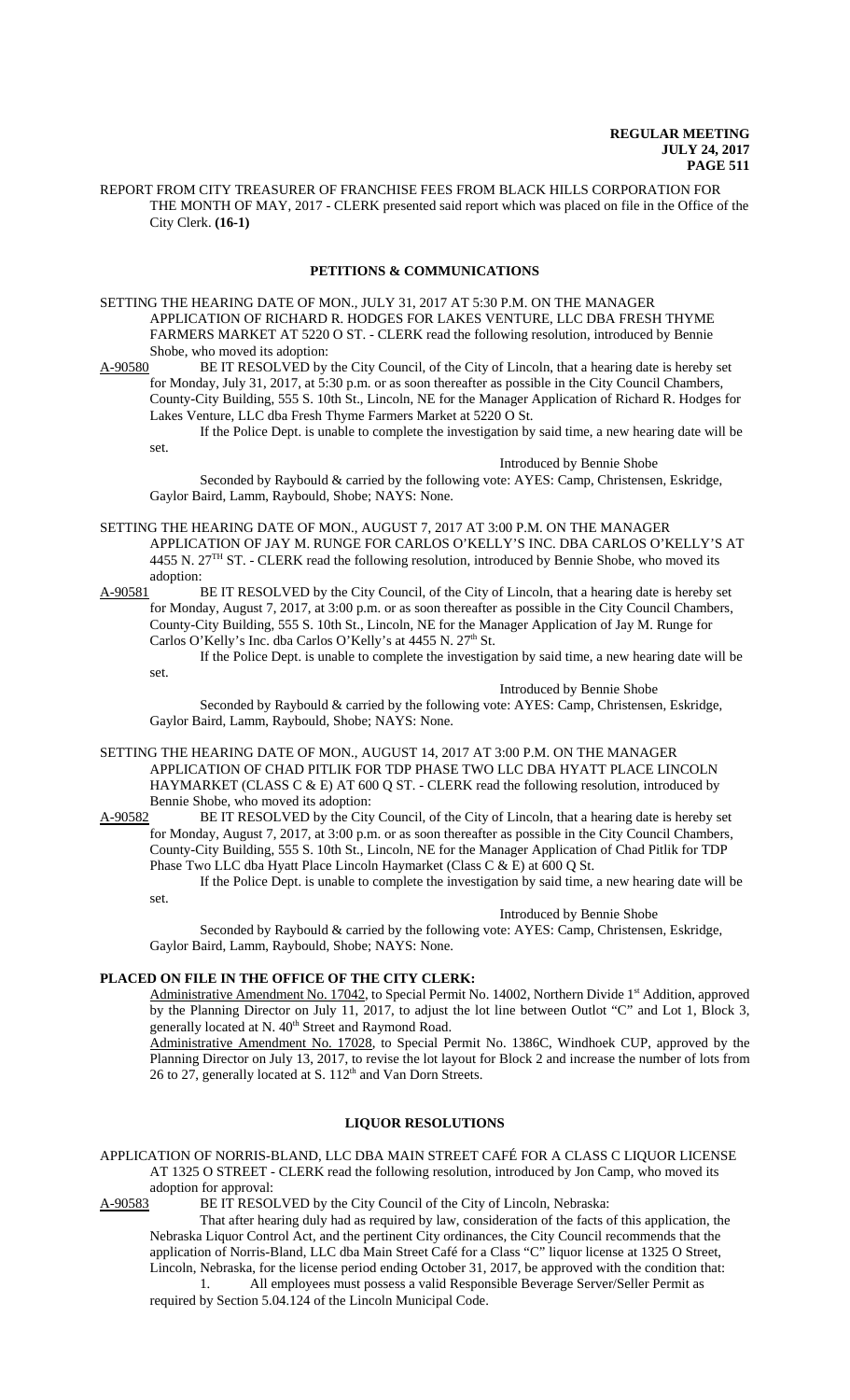2. The premises must comply in every respect with all city and state regulations. The City Clerk is directed to transmit a copy of this resolution to the Nebraska Liquor Control Commission.

Introduced by Jon Camp

Seconded by Eskridge & carried by the following vote: AYES: Camp, Christensen, Eskridge, Gaylor Baird, Lamm, Raybould, Shobe; NAYS: None.

MANAGER APPLICATION OF MICHAEL A. BLAND FOR NORRIS-BLAND, LLC DBA MAIN STREET CAFÉ AT 1325 O STREET - CLERK read the following resolution, introduced by Jon Camp, who moved

its adoption for approval:<br>A-90584 WHEREAS, No WHEREAS, Norris-Bland, LLC dba Main Street Café located at 1325 O Street, Lincoln, Nebraska has been approved for a Retail Class "C" liquor license, and now requests that Michael A. Bland be named manager;

WHEREAS, Michael A. Bland appears to be a fit and proper person to manage said business. NOW, THEREFORE, BE IT RESOLVED by the City Council of the City of Lincoln, Nebraska: That after hearing duly had as required by law, consideration of the facts of this application, the Nebraska Liquor Control Act, and the pertinent City ordinances, the City Council recommends that Michael A. Bland be approved as manager of this business for said licensee.

The City Clerk is directed to transmit a copy of this resolution to the Nebraska Liquor Control Commission.

Introduced by Jon Camp

Seconded by Eskridge & carried by the following vote: AYES: Camp, Christensen, Eskridge, Gaylor Baird, Lamm, Raybould, Shobe; NAYS: None.

# APPLICATION OF CWC ENTERPRISES, LLC DBA STOGIES/LADY LUCK LOUNGE FOR A CLASS C LIQUOR LICENSE AT 1332 P STREET - CLERK read the following resolution, introduced by Jon Camp,

who moved its adoption for approval:

A-90585 BE IT RESOLVED by the City Council of the City of Lincoln, Nebraska:

That after hearing duly had as required by law, consideration of the facts of this application, the Nebraska Liquor Control Act, and the pertinent City ordinances, the City Council recommends that the application of CWC Enterprises, LLC dba Stogies/Lady Luck Lounge for a Class "C" liquor license at 1332 P Street, Lincoln, Nebraska, for the license period ending October 31, 2017, be approved with the condition that:

1. All employees must possess a valid Responsible Beverage Server/Seller Permit as required by Section 5.04.124 of the Lincoln Municipal Code.

2. The premises must comply in every respect with all city and state regulations.

The City Clerk is directed to transmit a copy of this resolution to the Nebraska Liquor Control Commission.

Introduced by Jon Camp

Seconded by Eskridge & carried by the following vote: AYES: Camp, Christensen, Eskridge, Gaylor Baird, Lamm, Raybould, Shobe; NAYS: None.

MANAGER APPLICATION OF CHAD W. CARLSON FOR CWC ENTERPRISES, LLC DBA STOGIES/LADY LUCK LOUNGE AT 1332 P STREET - CLERK read the following resolution, introduced by Jon Camp, who moved its adoption for approval:

A-90586 WHEREAS, CWC Enterprises, LLC dba Stogies/Lady Luck Lounge located at 1332 P Street, Lincoln, Nebraska has been approved for a Retail Class "C" liquor license, and now requests that Chad W. Carlson be named manager;

WHEREAS, Chad W. Carlson appears to be a fit and proper person to manage said business. NOW, THEREFORE, BE IT RESOLVED by the City Council of the City of Lincoln, Nebraska: That after hearing duly had as required by law, consideration of the facts of this application, the Nebraska Liquor Control Act, and the pertinent City ordinances, the City Council recommends that Chad W. Carlson be approved as manager of this business for said licensee.

The City Clerk is directed to transmit a copy of this resolution to the Nebraska Liquor Control Commission.

Introduced by Jon Camp

Seconded by Eskridge & carried by the following vote: AYES: Camp, Christensen, Eskridge, Gaylor Baird, Lamm, Raybould, Shobe; NAYS: None.

APPLICATION OF NABREW HOSPITALITIES, LLC DBA STUR 22 FOR A CLASS CK LIQUOR LICENSE AT 2110 WINTHROP ROAD - CLERK read the following resolution, introduced by Jon Camp, who moved its adoption for approval:<br>A-90587 BE IT RESOLVED by t

BE IT RESOLVED by the City Council of the City of Lincoln, Nebraska:

That after hearing duly had as required by law, consideration of the facts of this application, the Nebraska Liquor Control Act, and the pertinent City ordinances, the City Council recommends that the application of Nabrew Hospitalities, LLC dba Stur 22 for a Class "CK" liquor license at 2110 Winthrop Road, Lincoln, Nebraska, for the license period ending October 31, 2017, be approved with the condition that: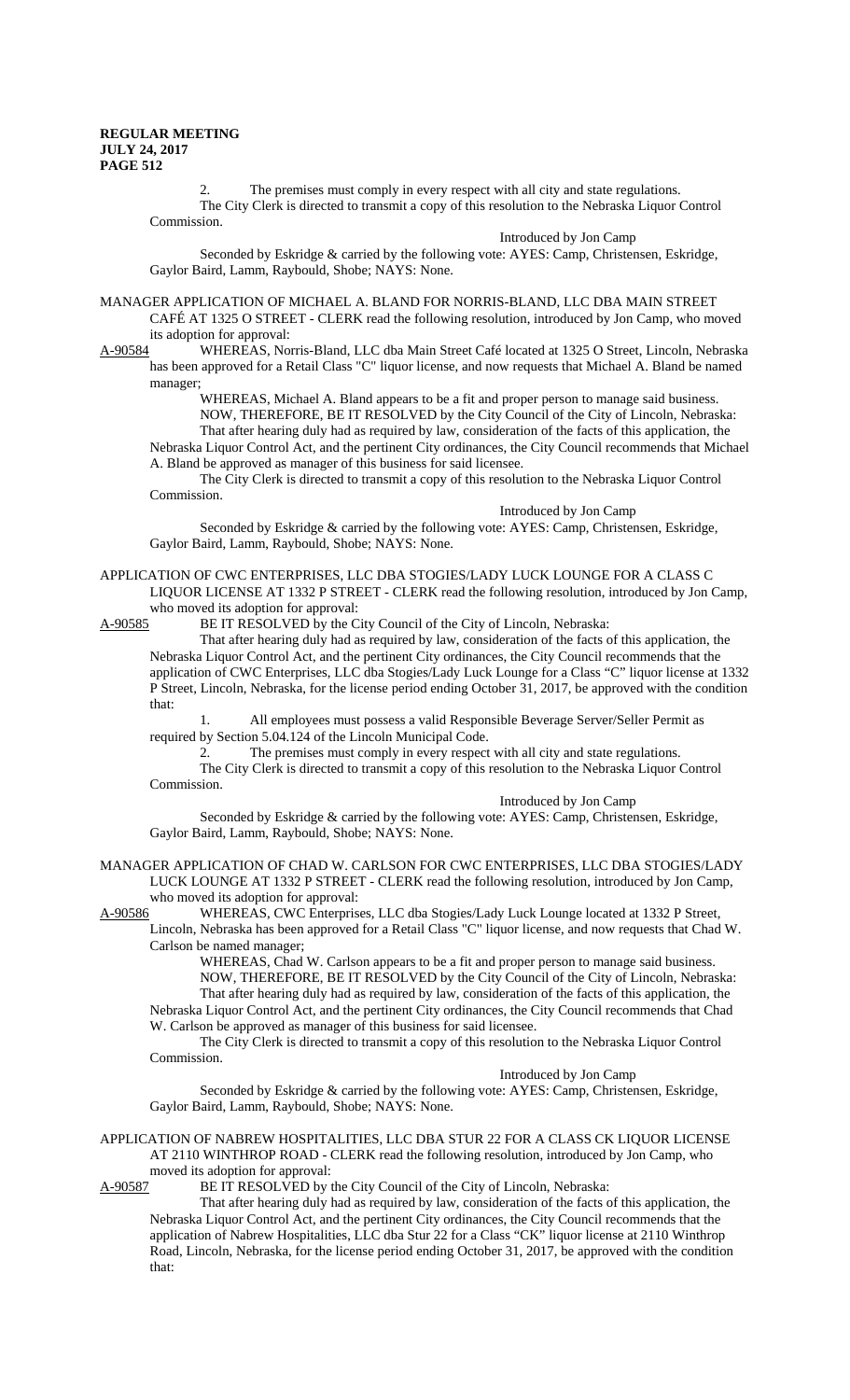1. All employees must possess a valid Responsible Beverage Server/Seller Permit as required by Section 5.04.124 of the Lincoln Municipal Code.

2. The premises must comply in every respect with all city and state regulations. The City Clerk is directed to transmit a copy of this resolution to the Nebraska Liquor Control Commission.

Introduced by Jon Camp

Seconded by Eskridge & carried by the following vote: AYES: Camp, Christensen, Eskridge, Gaylor Baird, Lamm, Raybould, Shobe; NAYS: None.

MANAGER APPLICATION OF TROKON C. BREWER FOR NABREW HOSPITALITIES, LLC DBA STUR 22 AT 2110 WINTHROP ROAD - CLERK read the following resolution, introduced by Jon Camp, who

moved its adoption for approval:<br>A-90588 WHEREAS, Nabrew He WHEREAS, Nabrew Hospitalities, LLC dba Stur 22 located at 2110 Winthrop Road, Lincoln, Nebraska has been approved for a Retail Class "CK" liquor license, and now requests that Trokon C. Brewer be named manager;

WHEREAS, Trokon C. Brewer appears to be a fit and proper person to manage said business. NOW, THEREFORE, BE IT RESOLVED by the City Council of the City of Lincoln, Nebraska: That after hearing duly had as required by law, consideration of the facts of this application, the Nebraska Liquor Control Act, and the pertinent City ordinances, the City Council recommends that Trokon C. Brewer be approved as manager of this business for said licensee.

The City Clerk is directed to transmit a copy of this resolution to the Nebraska Liquor Control Commission.

Introduced by Jon Camp

Seconded by Eskridge & carried by the following vote: AYES: Camp, Christensen, Eskridge, Gaylor Baird, Lamm, Raybould, Shobe; NAYS: None.

MANAGER APPLICATION OF ROBERT D. DAVIS FOR 48 BOWL, INC DBA PARKWAY LANES AT 2555 SOUTH 48TH STREET AND 48 BOWL, INC. DBA HOLLYWOOD BOWL AT 920 NORTH  $48^{\mathrm{TH}}$ STREET - CLERK read the following resolution, introduced by Jon Camp, who moved its adoption for approval:

A-90589 WHEREAS, 48 Bowl, Inc. dba Parkway Lanes located at 2555 South 48th Street, Lincoln, Nebraska and 48 Bowl, Inc. dba Hollywood Bowl located at 920 North 48th Street, Lincoln, Nebraska have been approved for a Retail Class "C" liquor license, and now requests that Robert D. Davis be named manager;

> WHEREAS, Robert D. Davis appears to be a fit and proper person to manage said business. NOW, THEREFORE, BE IT RESOLVED by the City Council of the City of Lincoln, Nebraska: That after hearing duly had as required by law, consideration of the facts of this application, the

Nebraska Liquor Control Act, and the pertinent City ordinances, the City Council recommends that Robert D. Davis be approved as manager of this business for said licensee.

The City Clerk is directed to transmit a copy of this resolution to the Nebraska Liquor Control Commission.

Introduced by Jon Camp

Seconded by Eskridge & carried by the following vote: AYES: Camp, Christensen, Eskridge, Gaylor Baird, Lamm, Raybould, Shobe; NAYS: None.

APPLICATION OF LINCOLN PUB GROUP, INC. FOR A SPECIAL DESIGNATED LICENSE TO COVER AN OUTDOOR AREA MEASURING APPROXIMATELY 80 FEET BY 60 FEET AT HIDE & FUR BUILDING PARKING LOT AT 728 Q STREET ON SEPTEMBER 2, 16, & 23; OCTOBER 7 & 14; AND NOVEMBER 4 & 24, 2017 BETWEEN 8:00 A.M. AND MIDNIGHT - CLERK read the following resolution, introduced by Jon Camp, who moved its adoption for approval:

A-90590 BE IT RESOLVED by the City Council of the City of Lincoln, Nebraska:

That after hearing duly had as required by law, consideration of the facts of this application, the Nebraska Liquor Control Act, and the pertinent City ordinances, the City Council recommends that the application of Lincoln Pub Group, Inc. for a special designated license to cover an outdoor area measuring approximately 80 feet by 60 feet at Hide & Fur Building Parking Lot at 728 Q Street, Lincoln, Nebraska, on September 2, 16, & 23; October 7 & 14; and November 4 & 24, 2017, between the hours of 8:00 a.m. and midnight, be approved with the condition that the premises complies in every respect with all City and State regulations and with the following requirements:

1. Identification to be checked, wristbands required on all parties wishing to consume alcohol.

2. Adequate security shall be provided for the event.

3. The area requested for the permit shall be separated from the public by a fence or other means.

4. Responsible alcohol service practices shall be followed.

BE IT FURTHER RESOLVED the City Clerk is directed to transmit a copy of this resolution to the Nebraska Liquor Control Commission.

Introduced by Jon Camp

Seconded by Eskridge & carried by the following vote: AYES: Camp, Christensen, Eskridge, Gaylor Baird, Lamm, Raybould, Shobe; NAYS: None.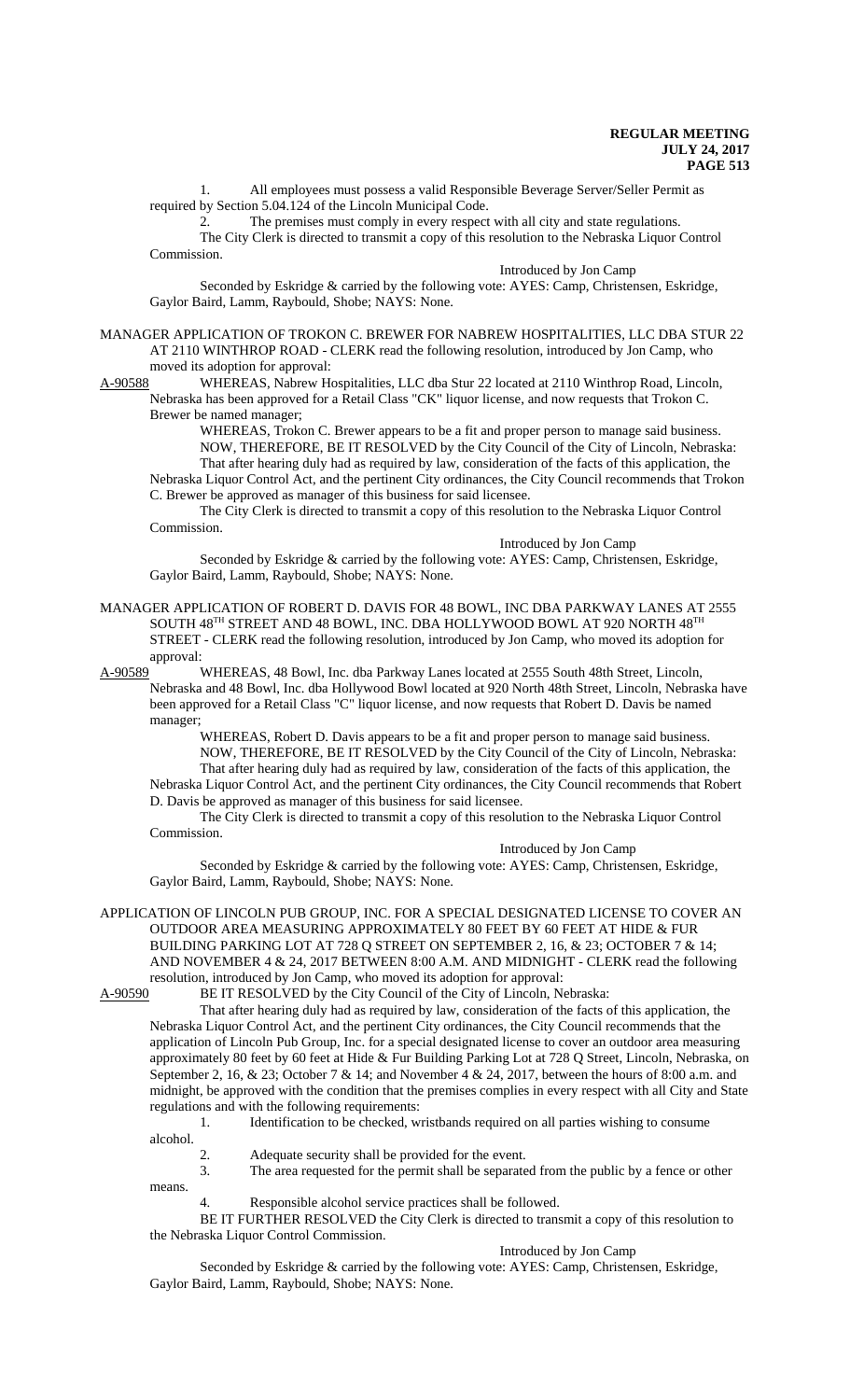# APPLICATION OF BOILER BREWING COMPANY FOR A SPECIAL DESIGNATED LICENSE TO COVER AN OUTDOOR AREA MEASURING APPROXIMATELY 81 FEET BY 26.5 FEET AT GRAND MANSE (GREEN SPACE ON NORTH SIDE) AT 129 NORTH  $10^{TH}$  STREET ON SEPTEMBER 2, 16,  $\&$ 23; OCTOBER 7 & 14; AND NOVEMBER 4, 2017 BETWEEN 8:00 A.M. AND 10:00 P.M. - CLERK read the following resolution, introduced by Jon Camp, who moved its adoption for approval:

A-90591 BE IT RESOLVED by the City Council of the City of Lincoln, Nebraska:

That after hearing duly had as required by law, consideration of the facts of this application, the Nebraska Liquor Control Act, and the pertinent City ordinances, the City Council recommends that the application of Boiler Brewing Company for a special designated license to cover an outdoor area measuring approximately 81 feet by 26.5 feet at Grande Manse (Green Space on North side) at 129 North 10th Street, Lincoln, Nebraska, on September 2, 16, & 23; October 7 & 14; and November 4, 2017, between the hours of 8:00 a.m. and 10:00 p.m., be approved with the condition that the premises complies in every respect with all City and State regulations and with the following requirements:

1. Identification to be checked, wristbands required on all parties wishing to consume

alcohol.

means.

2. Adequate security shall be provided for the event.

3. The area requested for the permit shall be separated from the public by a fence or other

4. Responsible alcohol service practices shall be followed.

BE IT FURTHER RESOLVED the City Clerk is directed to transmit a copy of this resolution to the Nebraska Liquor Control Commission.

Introduced by Jon Camp

Seconded by Eskridge & carried by the following vote: AYES: Camp, Christensen, Eskridge, Gaylor Baird, Lamm, Raybould, Shobe; NAYS: None.

APPLICATION OF MEIER'S WINE INC. DBA MEIER'S CORK 'N BOTTLE FOR A SPECIAL DESIGNATED LICENSE TO COVER AN INDOOR AREA MEASURING APPROXIMATELY 100 FEET BY 70 FEET AND AN OUTDOOR AREA MEASURING APPROXIMATELY 150 FEET BY 113 FEET AT THE BAY PARKING LOT AND INDOORS SKATE PARK AT 2005 Y STREET ON AUGUST 6, 2017 BETWEEN 2:00 P.M. AND 9:00 P.M. - CLERK read the following resolution, introduced by Jon Camp, who moved its adoption for approval:

A-90592 BE IT RESOLVED by the City Council of the City of Lincoln, Nebraska:

That after hearing duly had as required by law, consideration of the facts of this application, the Nebraska Liquor Control Act, and the pertinent City ordinances, the City Council recommends that the application of Meier's Wine Inc. dba Meier's Cork 'N Bottle for a special designated license to cover an indoor area measuring approximately 100 feet by 70 feet and an outdoor area measuring approximately 150 feet by 113 feet at The Bay Parking Lot and Indoors Skate Park at 2005 Y Street, Lincoln, Nebraska, on August 6, 2017, between the hours of 2:00 p.m. and 9:00 p.m., be approved with the condition that the premises complies in every respect with all City and State regulations and with the following requirements: 1. Identification to be checked, wristbands required on all parties wishing to consume

alcohol.

Adequate security shall be provided for the event.

3. The area requested for the permit shall be separated from the public by a fence or other

means.

4. Responsible alcohol service practices shall be followed.

BE IT FURTHER RESOLVED the City Clerk is directed to transmit a copy of this resolution to the Nebraska Liquor Control Commission.

#### Introduced by Jon Camp

Seconded by Eskridge & carried by the following vote: AYES: Camp, Christensen, Eskridge, Gaylor Baird, Lamm, Raybould, Shobe; NAYS: None.

# **PUBLIC HEARING - RESOLUTIONS**

APPROVING DOWNTOWN LINCOLN ASSOCIATION'S 2017-2018 BID BUDGET AND PROGRAM OF WORK FOR DOWNTOWN AND WEST HAYMARKET MANAGEMENT AND MAINTENANCE BUSINESS IMPROVEMENT DISTRICTS - CLERK read the following resolution, introduced by Jane Raybould, who moved its adoption:

A-90593 WHEREAS, the City of Lincoln has entered into a contract with the Downtown Lincoln Association for the provision of services within the various Downtown and West Haymarket/Downtown

Management and Maintenance Business Improvement Districts; and WHEREAS, said contract requires the submittal of a work plan and annual budgets for work to be performed in the Downtown and West Haymarket/Downtown Management and Maintenance Districts by

the Downtown Lincoln Association. NOW, THEREFORE, BE IT RESOLVED by the City Council of the City of Lincoln, Nebraska: That the attached 2017-2018 Maintenance and Management BID Budgets and Program of Work to be performed by the Downtown Lincoln Association for the period of September 1, 2017 to August 31, 2018 which is attached hereto and marked as Attachment "A" is hereby approved.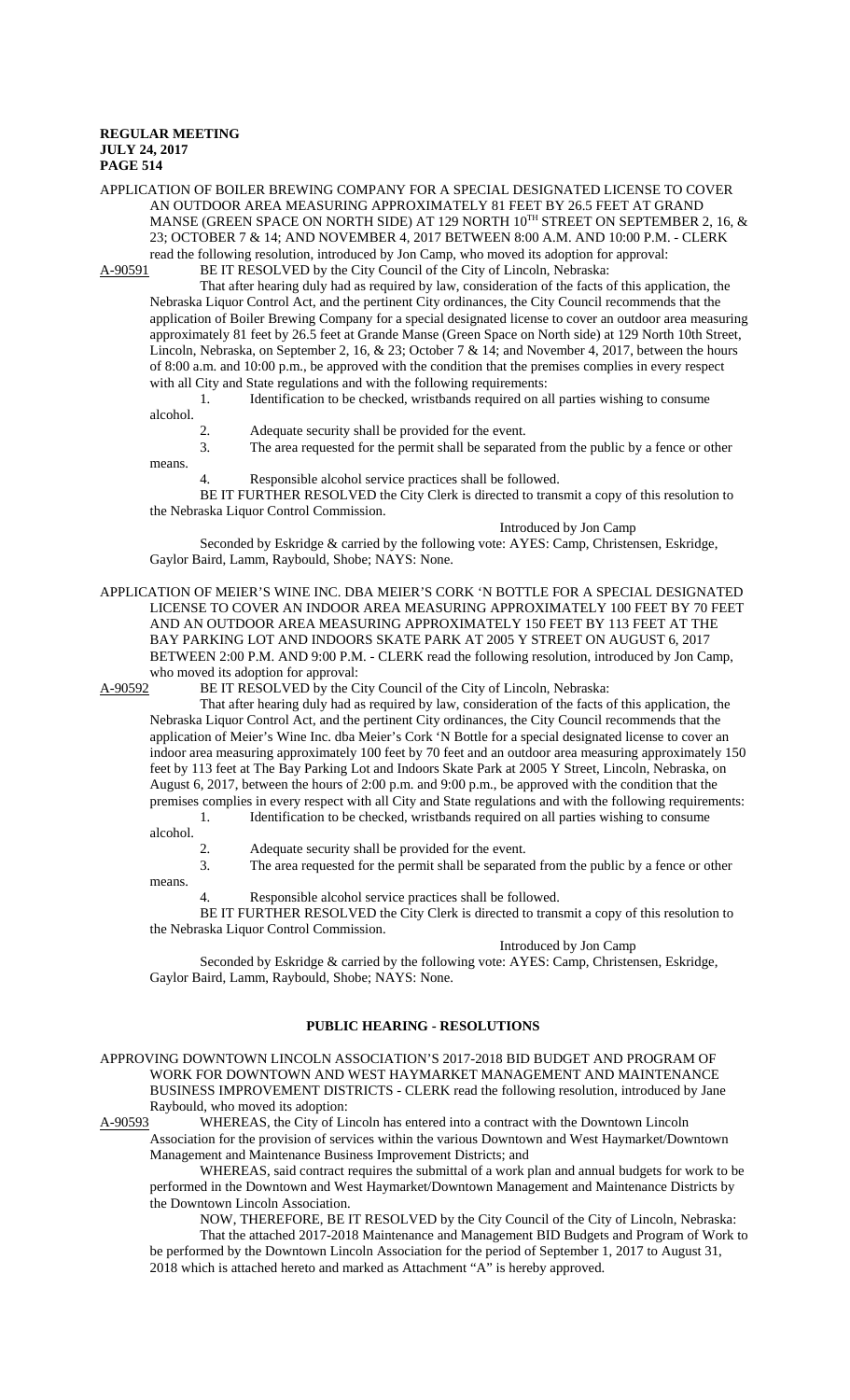Introduced by Jane Raybould

Seconded by Eskridge & carried by the following vote: AYES: Camp, Christensen, Eskridge, Gaylor Baird, Lamm, Raybould, Shobe; NAYS: None.

APPROVING THE 2017-18 WORK PLAN FOR THE INTERLOCAL AGREEMENT ON STORMWATER MANAGEMENT BETWEEN THE CITY OF LINCOLN AND LOWER PLATTE SOUTH NATURAL RESOURCES DISTRICT TO ADDRESS STORMWATER QUALITY AND QUANTITY ISSUES - CLERK read the following resolution, introduced by Jane Raybould, who moved its adoption:

A-90594 BE IT RESOLVED by the City Council of the City of Lincoln, Nebraska:

That the attached Fiscal Year 2017 - 2018 Work Plan for the Interlocal Agreement on Stormwater Management between the City of Lincoln and the Lower Platte South Natural Resources District, which is attached hereto marked as Attachment "A", is hereby approved and the Mayor is authorized to execute the same on behalf of the City of Lincoln. Said Fiscal Year 2017 - 2018 Work Plan establishes a framework and division of responsibilities for addressing stormwater quality and quantity in the City between the City of Lincoln and the Lower Platte South Natural Resources District and authorizes the use of appropriated monies in accordance with the terms and conditions contained in said Fiscal Year 2017 - 2018 Work Plan.

The City Clerk is directed to transmit a certified copy of the executed original Resolution and Fiscal Year 2017 - 2018 Work Plan for the Interlocal Agreement on Stormwater Management to Ben Higgins, Public Works and Utilities Department, for transmittal to the Lower Platte South Natural Resources District.

Introduced by Jane Raybould

Seconded by Eskridge & carried by the following vote: AYES: Camp, Christensen, Eskridge, Gaylor Baird, Lamm, Raybould, Shobe; NAYS: None.

APPROVING THE UPPER WAGON TRAIN 100-YEAR FLOODPRONE AREA AS THE BEST AVAILABLE INFORMATION FOR LOCAL FLOOD REGULATION PURPOSES - CLERK read the following resolution, introduced by Jane Raybould, who moved its adoption:

A-90595 WHEREAS, on May 10, 2004, the Lincoln City Council adopted Flood Standards for New Growth Areas; and

WHEREAS, the Flood Standards for New Growth Areas and Existing Urban Areas regulate Floodprone Areas as determined by hydrologic and hydraulic studies completed by the City of Lincoln or other acceptable sources as approved by the City where this is the best available information; and

WHEREAS, the City is a Federal Emergency Management Agency (FEMA) cooperating technical partner and has coordinated with a consultant to develop revised floodplain mapping for Upper Wagon Train Watershed as a component of the Upper Wagon Train Watershed Master Plan which was a joint effort of the Rokeby Coalition, City, and the Lower Platte South Natural Resources District; and

WHEREAS, a licensed engineer has certified that the work was completed in compliance with the provisions contained in FEMA's Guidelines and Specifications for Flood Hazard Mapping Partners; and WHEREAS, identifying the best available flood information is in the public interest and intended

to protect the public health, safety, and welfare. NOW, THEREFORE, BE IT RESOLVED by the City Council of the City of Lincoln, Nebraska:

That the Upper Wagon Train Floodprone Area, as shown on Attachment "A", is hereby adopted as the best available information and shall be used in any circumstance where this information is more restrictive than the FEMA floodplain until such time as the revised floodprone map may be approved by FEMA.

Introduced by Jane Raybould

Seconded by Eskridge & carried by the following vote: AYES: Camp, Christensen, Eskridge, Gaylor Baird, Lamm, Raybould, Shobe; NAYS: None.

COMP. PLAN AMENDMENT 17004 – AMENDING THE 2040 LINCOLN-LANCASTER COUNTY COMPREHENSIVE PLAN TO CHANGE THE FUTURE LAND USE MAP, PRIORITY GROWTH AREA DESIGNATIONS, AND FUTURE SERVICE LIMIT, ON PROPERTY GENERALLY LOCATED BETWEEN SOUTH 70TH AND SOUTH 84TH STREETS, AND SALTILLO AND ROKEBY ROADS -CLERK read the following resolution, introduced by Jane Raybould, who moved its adoption:<br>A-90596 WHEREAS, C & E O'Brien, LLC has made application to amend the 2040 Lincoln-L

WHEREAS, C & E O'Brien, LLC has made application to amend the 2040 Lincoln-Lancaster County Comprehensive Plan, to change the land use designation in the Lancaster County and Lincoln Area Future Land Use Plans from Agriculture to Residential-Urban Density, Agriculture to Commercial, and Area not Designated as Environmental Resources to Green Space, to amend the Priority Growth Areas to change the Future Growth Tier designation from Tier III to Tier I, Priority B, and to expand the Future Service Limit boundary to include approximately 92 acres, on property generally located between South 70th and South 84th Streets, and Saltillo and Rokeby Roads (the "Property") and to make associated amendments to the Comprehensive Plan; and

WHEREAS, the Lincoln City - Lancaster County Planning Commission has recommended approval of the requested revisions.

NOW, THEREFORE, BE IT RESOLVED by the City Council of the City of Lincoln, Nebraska that the 2040 Lincoln-Lancaster County Comprehensive Plan be and the same is hereby amended in the following manner: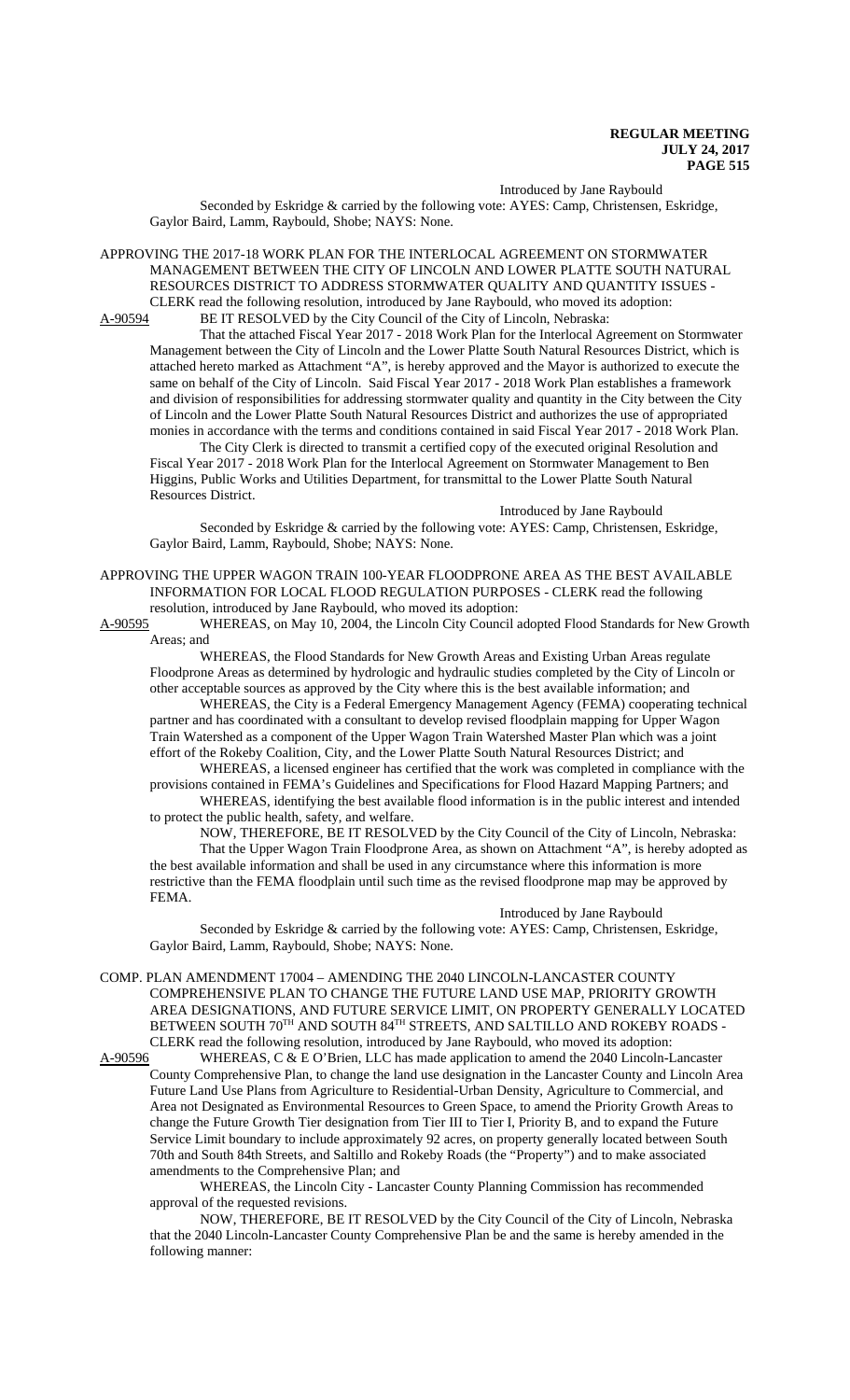1. Amend the 2040 Lancaster County Future Land Use Plan (Maps 1.1 and 12.1 on pages 1.8 and 12.2 respectively) and the 2040 Lincoln Area Future Land Use Plan (Maps 1.2 and 12.2 on pages 1.9 and 12.3 respectively) as shown on Exhibit A to show new Residential, Commercial, and Green Space areas.

2. Amend the 2040 Priority Growth Areas (Maps 1.3 and 12.3 on pages 1.10 and 12.6 respectively) to reflect changes in the priority area of the Property from Tier III to Tier I, Priority B and to include the Property within the Future Service Limit as shown on Exhibit B.

BE IT FURTHER RESOLVED that all other maps, figures, and plans where the 2040 Future Land Use Plan, 2040 Priority Growth Areas, and Future Service Limit are displayed and other references in said Plan which may be affected by the above-specified amendments be, and they hereby are amended to conform with such specific amendments.

Introduced by Jane Raybould

Seconded by Eskridge & carried by the following vote: AYES: Camp, Christensen, Eskridge, Gaylor Baird, Lamm, Raybould, Shobe; NAYS: None.

SPECIAL PERMIT 17012 - APPEAL OF DARLENE POHLMAN FROM THE PLANNING COMMISSION'S APPROVAL OF A SPECIAL PERMIT FOR INSTALLATION OF A 100-KILOWATT SOLAR ENERGY SYSTEM, WITH A WAIVER TO REDUCE THE FRONT YARD ALONG INTERSTATE 80 FROM 25 FEET TO 5 FEET, ON PROPERTY GENERALLY LOCATED AT WEST LAKESHORE DRIVE - PRIOR to reading:

GAYLOR BAIRD Moved to continue Public Hearing with Action 1 week to 7/31/17.

Seconded by Raybould & **LOST** by the following vote: AYES: Gaylor Baird; NAYS: Camp, Christensen, Eskridge, Lamm, Raybould, Shobe.

CLERK Read the following resolution, introduced by Jane Raybould, who moved its adoption: A-90597 WHEREAS, Capitol Beach Community Association has submitted an application designated as

Special Permit No. 17012 to allow for installation of a 100-kilowatt solar energy conversion system, with a waiver to reduce the front yard along Interstate 80 from 25 feet to 5 feet, on property generally located at West Lakeshore Drive, and legally described as:

Outlots B and C, Capitol Beach West Addition, located in the Southeast Quarter of Section 16, Township 10 North, Range 7 East of the 6th P.M., Lincoln, Lancaster County, Nebraska; WHEREAS, the Lincoln City-Lancaster County Planning Commission held a public hearing on

July 2, 2017 on said application and adopted Resolution No. PC-01564 approving the same; and WHEREAS, Darlene Pohlman has filed a Notice of Appeal appealing the action of the Planning

Commission approving Special Permit No. 17012; and

WHEREAS, pursuant to Lincoln Municipal Code  $\S 27.27.080(g)$ , the action appealed from is deemed advisory and the City Council is authorized to take final action on the application for Special Permit No. 17012; and

WHEREAS, the community as a whole, the surrounding neighborhood, and the real property adjacent to the area included within the site plan for this special permit will not be adversely affected by granting such a permit; and

WHEREAS, said site plan together with the terms and conditions hereinafter set forth are consistent with the Comprehensive Plan of the City of Lincoln and with the intent and purpose of Title 27 of the Lincoln Municipal Code to promote the public health, safety, and general welfare.

NOW, THEREFORE, BE IT RESOLVED by the City Council of the City of Lincoln, Nebraska:

That the application of Capitol Beach Community Association, hereinafter referred to as "Permittee", for a special permit to allow for installation of a 100-kilowatt solar energy conversion system, with a waiver to reduce the front yard along Interstate 80 from 25 feet to 5 feet, on the property described above, be and the same is hereby granted under the provisions of Section 27.63.830 of the Lincoln Municipal Code upon condition that the Solar Energy Conversion System be in substantial compliance with said application, the site plan, and the following additional express terms, conditions, and requirements: 1. This permit approves a Solar Energy Conversion System of no more than 100 kilowatts

 $(kW)$ .

2. Before receiving building permits:

a. The Permittee shall cause to be prepared and submitted to the Planning

Department a reproducible final plot plan including 3 copies with all required revisions as listed below: i. Provide outline of solar panel area with dimensions. The area must be at least 25 feet from the east lot line and 5 feet from the west lot line.

ii. Label existing trees to remain.

|                                  | Laber existing trees to remain.                                        |
|----------------------------------|------------------------------------------------------------------------|
| $\cdots$<br>111.                 | Add note that no decommissioning plan is required if ground screws are |
| used to secure the solar panels. |                                                                        |
| $1V_{\odot}$                     | Add note that only residents of Capitol Beach may own the facility.    |
|                                  | Provide revisions that may be requested by the NE Department of        |

Roads.

vi. Verify that no threatened or endangered plant and animal species are located in the specific location of the solar panels, and adjust the site plan as necessary, to the satisfaction of the Planning Department.

b. The Permittee shall provide verification that the letter of acceptance as required by the approval of the special permit has been recorded with the Register of Deeds.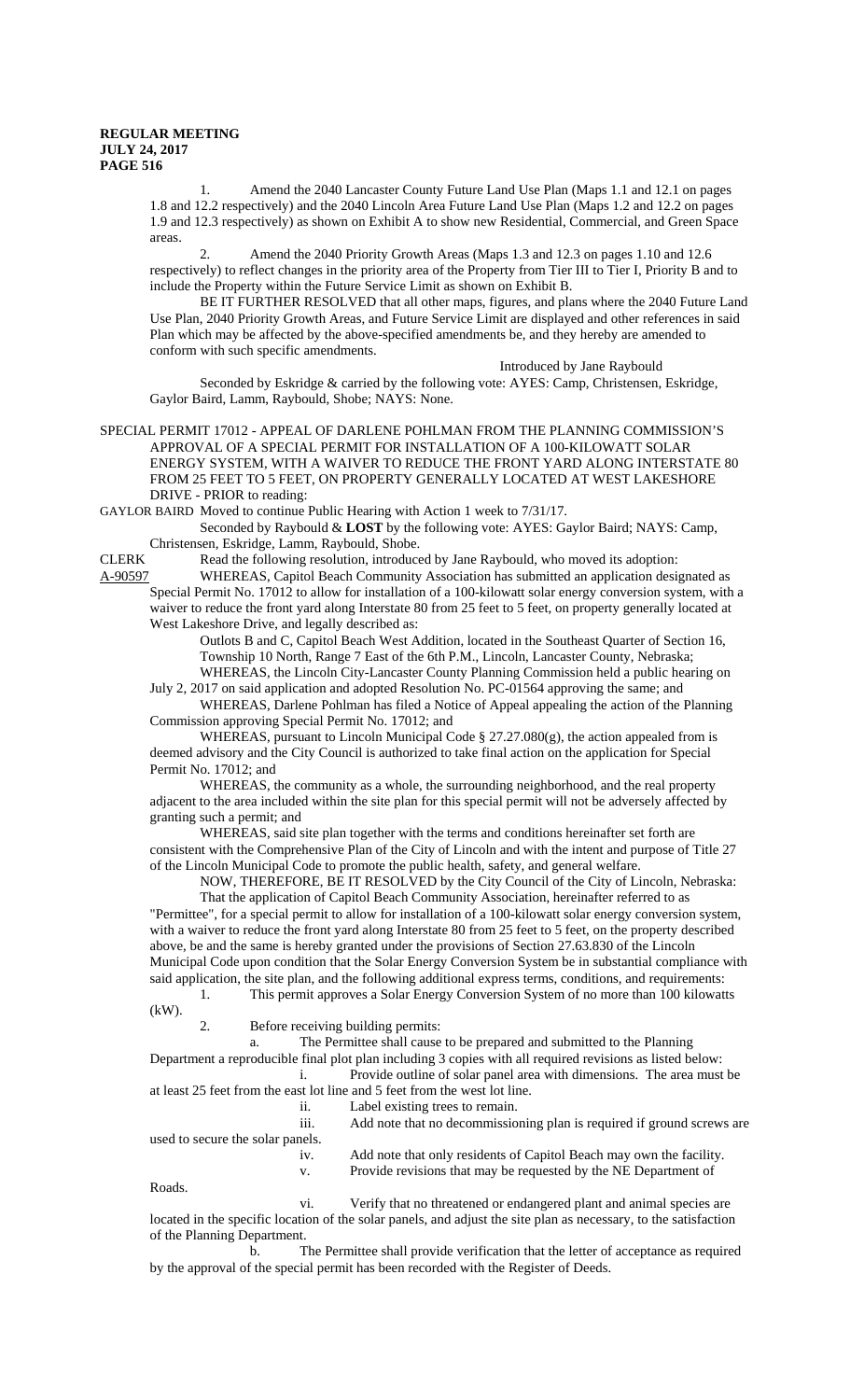c. The Permittee shall obtain approval from LES for encroachment into the utility

easement.

d. The Permittee shall address glare considerations per 27.59.070(b) to the satisfaction of the Lincoln Airport Authority.

e. The Permittee shall obtain approval from the NE Department of Roads.

f. The Permittee shall comply with any additional conditions required in the final approved text for Text Amendment No. 17010.

3. Before utilizing the structures all development and construction shall substantially comply with the approved plans.

4. The physical location of all setbacks and yards, buildings, parking and circulation elements, and similar matters must be in substantial compliance with the location of said items as shown on the approved site plan.

5. The terms, conditions, and requirements of this resolution shall run with the land and be binding upon the Permittee, its successors, and assigns.

6. The Permittee shall sign and return the letter of acceptance to the City Clerk. This step should be completed within 60 days following the approval of the special permit. The City Clerk shall file a copy of the resolution approving the special permit and the letter of acceptance with the Register of Deeds, filling fees therefore to be paid in advance by the Permittee.

Introduced by Jane Raybould

Seconded by Eskridge & carried by the following vote: AYES: Camp, Christensen, Eskridge, Gaylor Baird, Lamm, Raybould, Shobe; NAYS: None.

## PUBLIC HEARING ORDINANCES - 2<sup>ND</sup> READING & RELATED RESOLUTIONS

- STREET NAME CHANGE 17002 RENAMING SIEVERS LANE, LOCATED WEST OF SOUTH 26TH STREET AND SOUTH OF ROKEBY ROAD, AS SIEVERS PLACE - Clerk read ordinance, introduced by Jane Raybould, changing the name of Sievers Lane, located west of South 26<sup>th</sup> Street and south of Rokeby Road, to Sievers Place as recommended by the Street Name Committee, the second time.
- CHANGE OF ZONE 17014 APPLICATION OF WAYNE AND LAURA PESTER FOR A CHANGE OF ZONE FROM AG AGRICULTURAL DISTRICT TO AGR AGRICULTURAL RESIDENTIAL DISTRICT ON PROPERTY GENERALLY LOCATED AT SOUTHWEST 25TH STREET AND WEST DENTON ROAD - Clerk read ordinance, introduced by Jane Raybould, amending the Lincoln Zoning District Maps adopted by reference and made a part of Title 27 of the Lincoln Municipal Code, pursuant to Section 27.05.020 of the Lincoln Municipal Code, by changing the boundaries of the districts established and shown thereon, the second time.
- CHANGE OF ZONE 17011 APPLICATION OF ROGER H. SCHWISOW REVOCABLE TRUST FOR A CHANGE OF ZONE FROM AG AGRICULTURAL DISTRICT TO R-3 RESIDENTIAL DISTRICT ON PROPERTY GENERALLY LOCATED AT NORTH 49TH STREET AND ALVO ROAD - Clerk read ordinance, introduced by Jane Raybould, amending the Lincoln Zoning District Maps adopted by reference and made a part of Title 27 of the Lincoln Municipal Code, pursuant to Section 27.05.020 of the Lincoln Municipal Code, by changing the boundaries of the districts established and shown thereon, the second time.
- REPEALING ORDINANCE NO. 20029 LEVYING AN OCCUPATION TAX UPON THE BUSINESSES AND USERS OF SPACE WITHIN THE WEST HAYMARKET SPORTS PARK ENHANCED EMPLOYMENT AREA, AND REPEALING ORDINANCE NO. 20030 AUTHORIZING THE ISSUANCE OF A TIF TAX ALLOCATION BOND AND OCCUPATION TAX REVENUE BOND TO FUND CERTAIN IMPROVEMENTS WITHIN THE WEST HAYMARKET SPORTS PARK REDEVELOPMENT PROJECT AREA - Clerk read ordinance, introduced by Jane Raybould, to repeal Ordinance No. 20029 and Ordinance No. 20030, both adopted on June 9, 2014. Ordinance No. 20029 provided for the levy of a retail occupation tax on every person operating a retail business within the "Enhanced Employment Area" within the West Haymarket Sports Park Redevelopment Project, for the purpose of paying all or any part of the cost and expenses of certain improvements needed to carry out the Redevelopment Project. Ordinance No. 20030 authorized the issuance of the Tax Allocation Bond Series 2014A in the aggregate principal amount not to exceed \$2,116,463 and the Occupation Tax Revenue Bond Series 2014B in the aggregate principal amount not to exceed \$1,188,899. Both Bonds were to be sold for the purpose of obtaining funds to pay the costs of certain improvements within the Sports Park Redevelopment Project Area pursuant to the Great American Sports Park Redevelopment Agreement between the City of Lincoln, Great American Sports Park LLC, and Oak Lake Development LLC. The Tax Allocation Bond was to be repaid from TIF Tax Revenues and the Occupation Tax Revenue Bond was to be repaid from the Occupation Tax Revenues. The Ordinances were Project specific and should be repealed as the Project has been terminated and therefore the tax and issuance of the Bonds are no longer necessary, the second time.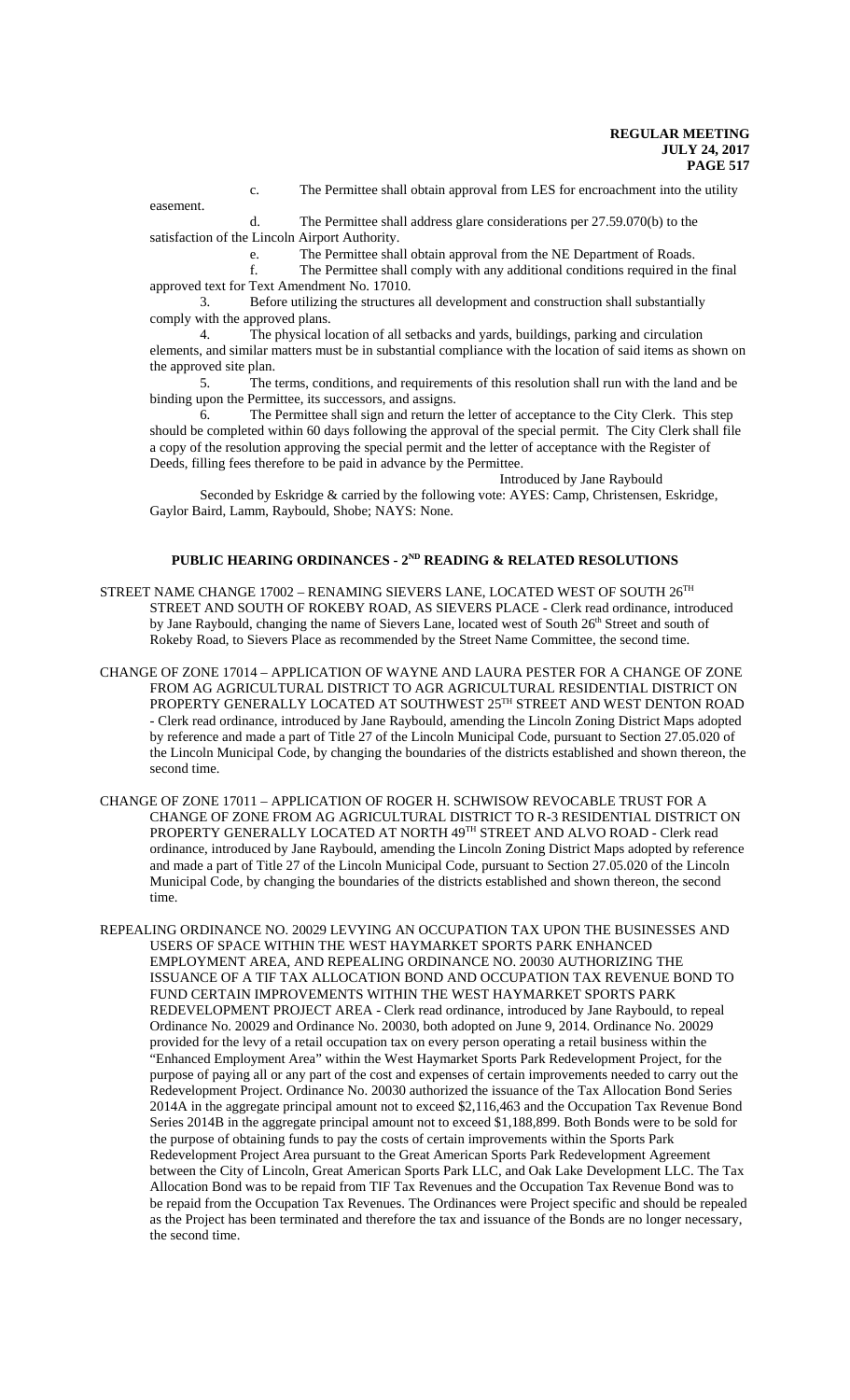# **PUBLIC HEARING - ORDINANCES - 3RD READING & RELATED RESOLUTIONS**

- COMPREHENSIVE PLAN AMENDMENT 17005 AMENDING THE 2040 LINCOLN-LANCASTER COUNTY COMPREHENSIVE PLAN TO CHANGE THE FUTURE LAND USE PLAN DESIGNATION FROM "OPEN SPACE" AND "COMMERCIAL" TO "INDUSTRIAL" AND "AGRICULTURAL STREAM CORRIDOR", ON PROPERTY GENERALLY LOCATED AT NORTH  $70^{\text{TH}}$  STREET AND ARBOR ROAD. (RELATED ITEMS: 17R-175, 17-87, 17R-182) (ACTION DATE: 7/24/17) - PRIOR to reading:
- LAMM Moved to continue public hearing with action on Bill No. 17R-175 one week to 08/07/17. Seconded by Camp & carried by the following vote: AYES: Camp, Christensen, Eskridge, Gaylor Baird, Lamm, Raybould, Shobe; NAYS: None.
- CHANGE OF ZONE 17016 APPLICATION OF LINCOLN SPORTS FOUNDATION, INC. FOR A CHANGE OF ZONE FROM H-2 HIGHWAY BUSINESS DISTRICT TO I-1 INDUSTRIAL DISTRICT ON PROPERTY GENERALLY LOCATED AT 7620 NORTH 70TH STREET. (RELATED ITEMS: 17R-175, 17-87, 17R-182) - PRIOR ro reading:
- LAMM Moved to continue public hearing with action on Bill No. 17-87 one week to 08/07/17. Seconded by Camp & carried by the following vote: AYES: Camp, Christensen, Eskridge, Gaylor Baird, Lamm, Raybould, Shobe; NAYS: None.
- CLERK Read an ordinance, introduced by Leirion Gaylor Baird, amending the Lincoln Zoning District Maps adopted by reference and made a part of Title 27 of the Lincoln Municipal Code, pursuant to Section 27.05.020 of the Lincoln Municipal Code, by changing the boundaries of the districts established and shown thereon, the third time.
- APPROVING A DEVELOPMENT AND CONDITIONAL ZONING AGREEMENT BY AND BETWEEN LINCOLN SPORTS FOUNDATION, INC. AND THE CITY OF LINCOLN, NEBRASKA TO CONSTRUCT AN INDUSTRIAL PARK/WAREHOUSE DEVELOPMENT UNDER THE PROPOSED CHANGE OF ZONE OF THE PROPERTY FROM H-2 HIGHWAY BUSINESS DISTRICT TO I-1 INDUSTRIAL DISTRICT. (RELATED ITEMS: 17R-175, 17-87, 17R-182) (ACTION DATE: 7/24/17) - PRIOR to reading:
- LAMM Moved to continue public hearing with action on Bill No. 17R-182 one week to 08/07/17. Seconded by Camp & carried by the following vote: AYES: Camp, Christensen, Eskridge, Gaylor Baird, Lamm, Raybould, Shobe; NAYS: None.

# **ORDINANCES - 3RD READING & RELATED RESOLUTIONS**

- CHANGE OF ZONE 17008 APPLICATION OF MJB PROPERTIES, INC. AND CHARLES AND MARY SCHUERMAN FOR A CHANGE OF ZONE FROM R-1 RESIDENTIAL DISTRICT TO O-3 OFFICE PARK DISTRICT ON PROPERTY GENERALLY LOCATED AT 6969 SOUTH STREET AND 2215 SOUTH 70TH STREET. (RELATED ITEMS:17-88; 17R-178 ) - CLERK read an ordinance, introduced by Leirion Gaylor Baird, amending the Lincoln Zoning District Maps adopted by reference and made a part of Title 27 of the Lincoln Municipal Code, pursuant to Section 27.05.020 of the Lincoln Municipal Code, by changing the boundaries of the districts established and shown thereon, the third time.
- GAYLOR BAIRD Moved to pass the ordinance as read. Seconded by Shobe & carried by the following vote: AYES: Camp, Christensen, Eskridge, Gaylor
	- Baird, Lamm, Raybould, Shobe; NAYS: None.
		- The ordinance, being numbered #**20512**, is recorded in Ordinance Book 33.
- USE PERMIT 17005 APPLICATION OF MJB PROPERTIES, INC. AND CHARLES AND MARY SCHUERMAN TO ALLOW FOR OFFICE AND RESIDENTIAL USES AND RELATED IMPROVEMENTS WITH WAIVERS FROM SETBACK AND FRONTAGE REQUIREMENTS, ON PROPERTY GENERALLY LOCATED AT 6969 SOUTH STREET AND 2215 SOUTH 70TH STREET. (RELATED ITEMS:17-88; 17R-178) (ACTION DATE: 7/24/17) - CLERK read the following resolution, introduced by Leirion Gaylor Baird, who moved its adoption:
- A-90598 WHEREAS, MJB Properties, Inc. and Charles and Mary Schuerman have submitted an application designated as Use Permit No. 17005 to allow for office and residential uses and related improvements with waivers from setback and frontage requirements, on property generally located at 6969 South Street and 2215 South 70th Street, and legally described as:
	- Lot 149, I.T., and the remaining portion of Lot 151, I.T., both located in the Southeast Quarter of Section 33, Township 10 North, Range 7 East of the 6th P.M., Lincoln, Lancaster County, Nebraska.
	- WHEREAS, the real property adjacent to the area included within the site plan for this development will not be adversely affected; and
	- WHEREAS, said site plan together with the terms and conditions hereinafter set forth are consistent with the intent and purpose of Title 27 of the Lincoln Municipal Code to promote the public health, safety, and general welfare.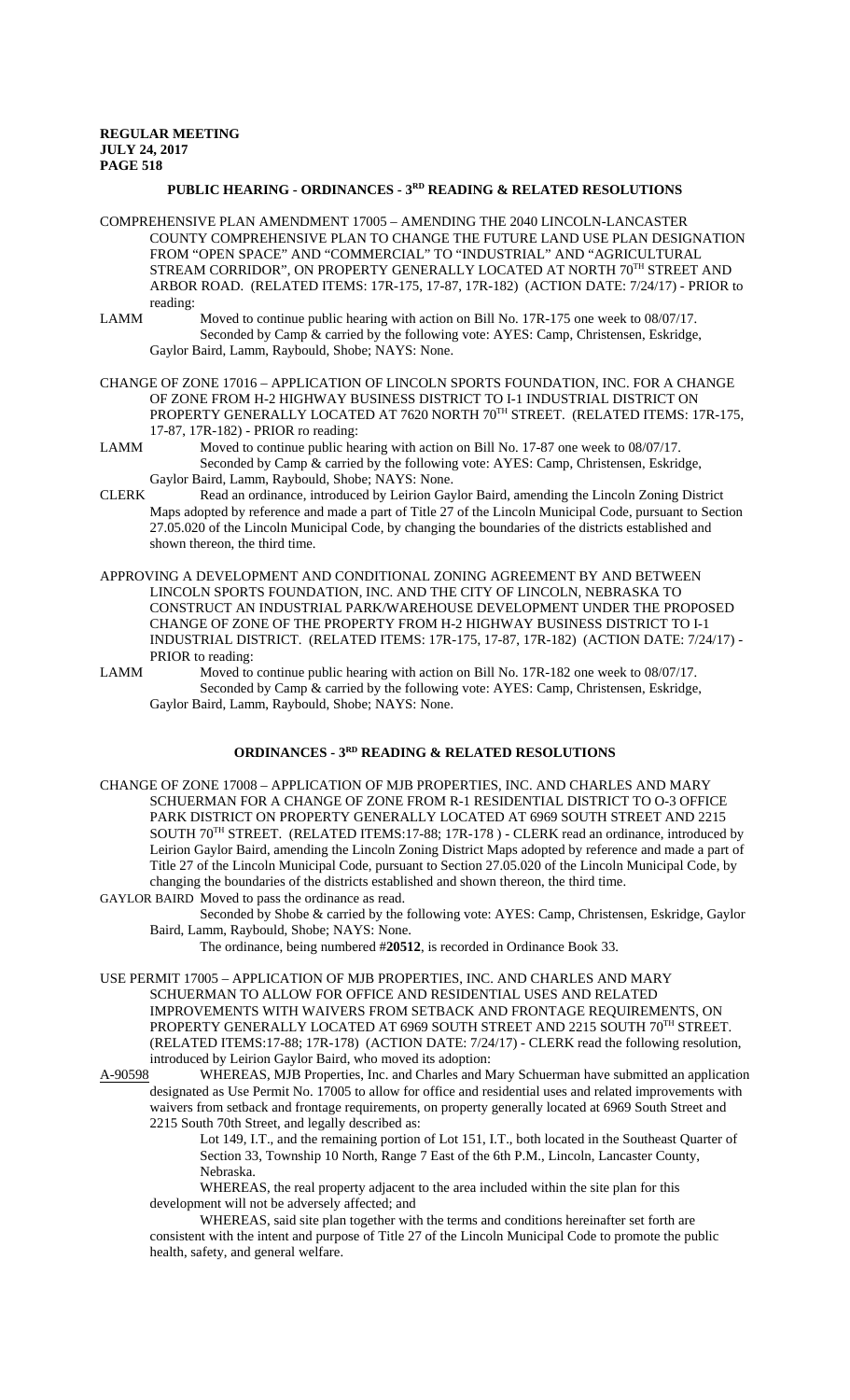NOW, THEREFORE, BE IT RESOLVED by the City Council of the City of Lincoln, Nebraska:

That the application of MJB Properties, Inc. and Charles and Mary Schuerman, hereinafter collectively referred to as "Permittee", for a use permit to allow for office and residential uses and related improvements with waivers from setback and frontage requirements, on the property legally described above, be and the same is hereby granted upon condition that construction and operation of said development be in substantial compliance with said application, the site plan, and the following additional express terms, conditions, and requirements:

1. This permit approves (a) 13,500 square feet of commercial space for Phase 1, and either 13,500 square feet of commercial space or 12 residential dwelling units for Phase 2, and (b) waivers to allow (i) 0? setbacks for the commercial lots under Phase 1 and Phase 2, (ii) 0? setbacks for the common property line between Phase 1 and Phase 2 properties subject to the Phase 1 and Phase 2 properties combined as a whole still meeting the required front, side, and rear yard setbacks, and (iii) 0? frontage for lots 1, 2, and 3.

2. The City Council approves associated request Change of Zone No. 17008.<br>3. Before a final plat is approved, the Permittee shall:

Before a final plat is approved, the Permittee shall:

(a) Cause to be prepared and submitted to the Planning Department a revised and reproducible final plot plan including 3 copies with all required revisions as listed below:

(i) Provide pedestrian easement on South 70th Street for the public sidewalk.

(ii) Add a note that the driveway on South Street is temporary and will be removed upon access being obtained via the property to the west.

(iii) Revise the note "Future Driveway Connection" to state "Future Driveway Connection by Developer upon commercial development to the west."

(iv) Amend Note 10 to state "Parking will be as required by the Zoning Ordinance and all required parking for use in Phase 1 area shall be located on Outlot A.

(v) Add note on the plan that landscaping plan will be provided at time of building permit.

(vi) Show street trees along South Street and South 70th Street per City spacing standards.

(vii) Identify 40? required rear yard.

(viii) Show the easements on the site plan as requested by LES.

(b) At developer expense provide an Executive Order to construct as part of Phase 1 a new right turn lane (south bound to west bound) into the south property.

(c) Submit grading plan corrections and storm water information to the satisfaction of the Public Works & Utilities-Watershed Management Division.

4. Before occupying the buildings, all development and construction is to substantially comply with the approved plans.

5. The physical location of all setbacks and yards, buildings, parking and circulation elements, and similar matters must be in substantial compliance with the location of said items as shown on the approved site plan.

6. The terms, conditions, and requirements of this resolution shall run with the land and be binding upon the Permittee, its successors, and assigns.

7. The Permittee shall sign and return the letter of acceptance to the City Clerk. This step should be completed within 60 days following the approval of the special permit. The City Clerk shall file a copy of the resolution approving the special permit and the letter of acceptance with the Register of Deeds, filing fees therefor to be paid in advance by the Permittee. Building permits will not be issued unless the letter of acceptance has been filed.

#### Introduced by Leirion Gaylor Baird

Seconded by Camp & carried by the following vote: AYES: Camp, Christensen, Eskridge, Gaylor Baird, Lamm, Raybould, Shobe; NAYS: None.

COMPREHENSIVE PLAN AMENDMENT 17006 – AMENDING THE 2040 LINCOLN-LANCASTER

COUNTY COMPREHENSIVE PLAN BY REVISING THE BOUNDARIES OF THE FUTURE LAND USE PLAN RESIDENTIAL, GREEN SPACE, AND ENVIRONMENTAL RESOURCES DESIGNATION AREAS, EXPANDING THE FUTURE SERVICE LIMIT, AND CHANGING THE FUTURE GROWTH TIER DESIGNATION FROM TIER II TO TIER I PRIORITY C, TIER II TO TIER I PRIORITY A, AND TIER I PRIORITY B TO TIER I PRIORITY A, ON PROPERTY GENERALLY LOCATED SOUTHWEST AND SOUTHEAST OF THE INTERSECTION OF SOUTH 27TH STREET AND ROKEBY ROAD. (RELATED ITEMS: 17R-179, 17-89, 17R-181, 17-85, 17-86) (ACTION DATE: 7/24/17) - CLERK read the following resolution, introduced by Leirion Gaylor Baird, who moved its adoption:

A-90599 WHEREAS, the Planning Director has made application to amend the 2040 Lincoln-Lancaster County Comprehensive Plan, to change the land use designation in the Lancaster County and Lincoln Area Future Land Use Plans from Green Space to Residential-Urban Density, to expand the Future Service Limit, and to change the Future Growth Tier designation from Tier II to Tier I Priority C, Tier II to Tier I Priority A, and Tier I Priority B to Tier I Priority A, on property generally located southwest and southeast of the intersection of South 27th Street and Rokeby Road (the "Property") and to make associated amendments to the Comprehensive Plan; and

WHEREAS, the Lincoln City - Lancaster County Planning Commission has recommended approval of the requested changes.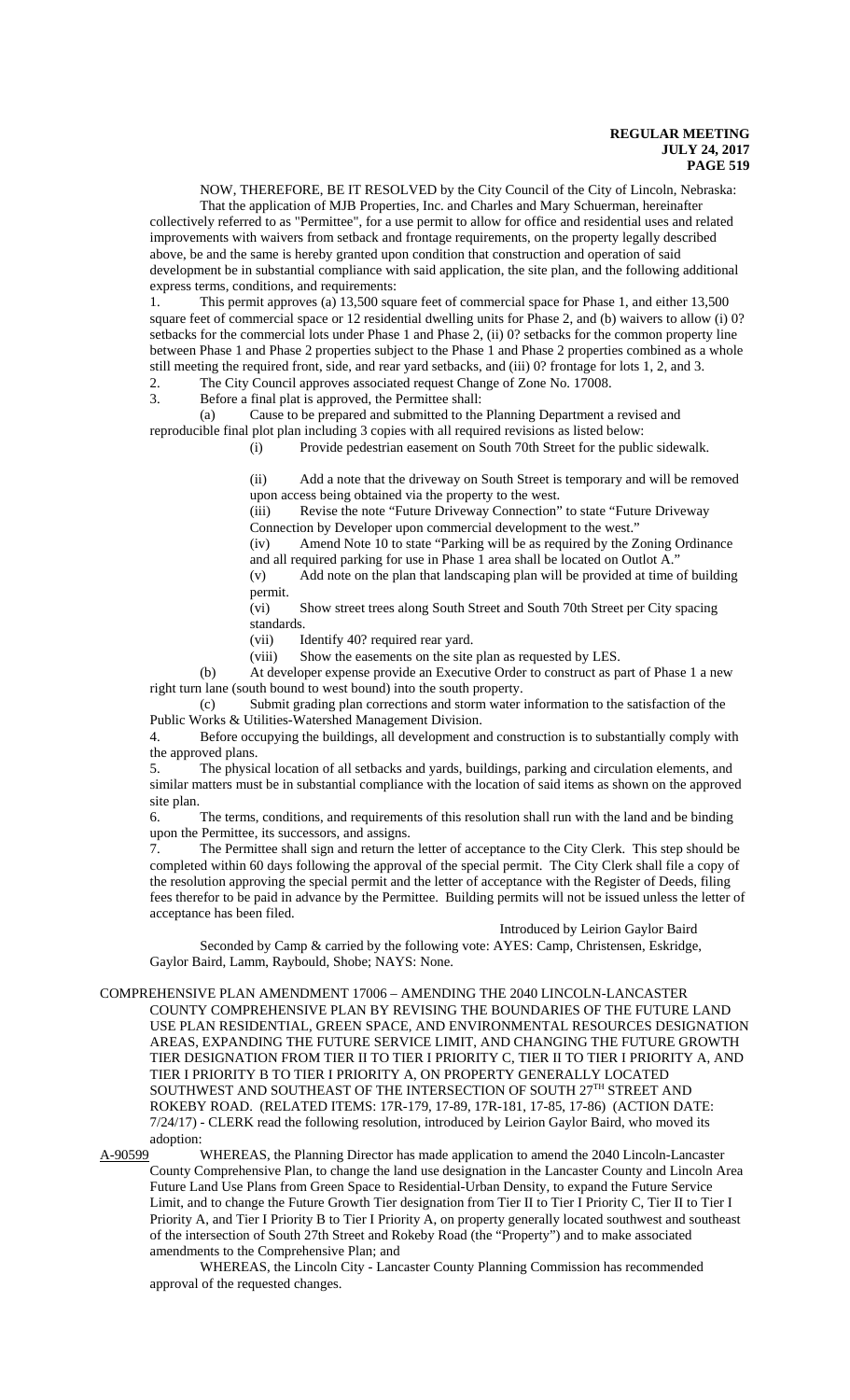NOW, THEREFORE, BE IT RESOLVED by the City Council of the City of Lincoln, Nebraska that the 2040 Lincoln-Lancaster County Comprehensive Plan be and the same is hereby amended in the following manner:

1. Amend the 2040 Lancaster County Future Land Use Plan (Maps 1.1 and 12.1 on pages 1.8 and 12.2 respectively) and the 2040 Lincoln Area Future Land Use Plan (Maps 1.2 and 12.2 on pages 1.9 and 12.3 respectively) as shown on Exhibit A, pages 1 of 3 and 3 of 3, to reflect changes in land use of the Property from Green Space to Residential Density and to incude the Property within the Future Service Limit.

2. Amend the 2040 Priority Growth Areas (Maps 1.3 and 12.3 on pages 1.10 and 12.6 respectively) to reflect changes in the priority areas of the Property from Tier II to Tier I Priority C, Tier II to Tier I Priority A, and Tier I Priority B to Tier I Priority A and to include the Property within the Future Service Limit as shown on Exhibit A, pages 2 of 3 and 3 of 3.

BE IT FURTHER RESOLVED that all other maps, figures, and plans where the 2040 Future Land Use Plan, Future Service Limit, and 2040 Priority Growth Areas are displayed and other references in said plan which may be affected by the above-specified amendment be, and they hereby are amended to conform with such specific amendments.

Introduced by Leirion Gaylor Baird Seconded by Camp & carried by the following vote: AYES: Camp, Christensen, Eskridge, Gaylor Baird, Lamm, Raybould, Shobe; NAYS: None.

ANNEXATION 17005 – AMENDING THE LINCOLN CORPORATE LIMITS MAP BY ANNEXING APPROXIMATELY 218.67 ACRES OF PROPERTY GENERALLY LOCATED SOUTHWEST AND SOUTHEAST OF THE INTERSECTION OF SOUTH 27TH STREET AND ROKEBY ROAD. (RELATED ITEMS: 17R-179, 17-89, 17R-181, 17-85, 17-86) - CLERK read an ordinance, introduced by Leirion Gaylor Baird, annexing and including the below described land as part of the City of Lincoln, Nebraska and amending the Corporate Limits Map attached to and made a part of Ordinance No. 18208, to reflect the extension of the corporate limits boundary of the City of Lincoln, Nebraska established and shown thereon, the third time.

GAYLOR BAIRD Moved to pass the ordinance as read.

Seconded by Camp & carried by the following vote: AYES: Camp, Christensen, Eskridge, Gaylor Baird, Lamm, Raybould, Shobe; NAYS: None.

The ordinance, being numbered #**20513**, is recorded in Ordinance Book 33.

APPROVING AN ANNEXATION AGREEMENT FOR IRON RIDGE BETWEEN THE CITY OF LINCOLN, NEBRASKA, CHARTER TITLE AND ESCROW SERVICES, INC., AND APPLES WAY, LLC REGARDING THE CITY OF LINCOLN'S ANNEXATION OF PROPERTY GENERALLY LOCATED IN THE AREA OF THE INTERSECTION OF SOUTH 27TH STREET AND ROKEBY ROAD. (RELATED ITEMS: 17R-179, 17-89, 17R-181, 17-85, 17-86) (ACTION DATE: 7/24/17) - PRIOR to reading:

CAMP Moved to amend Bill No. 17R-181 as follows:

1. Amend subsection IV.B. S. 27th Street Water Main of Attachment "A" by adding the underlined language as shown below:

"The City shall design and construct, at its own cost, a sixteen inch (16") water main facility along S. 27th Street from the existing terminus of public water main in S. 27th Street located at approximately Rokeby Road a distance of approximately 800 feet south in order to provide adequate water service for that portion of the Property located west of S. 27t Street. The City agrees that construction of the S. 27th Street Water Main shall occur during the City's fiscal year 2017-2018."

Seconded by Gaylor Baird & carried by the following vote: AYES: Camp, Christensen, Eskridge, Gaylor Baird, Lamm, Raybould, Shobe; NAYS: None.

CLERK Read the following resolution, introduced by Leirion Gaylor Baird, who moved its adoption as amended:<br>A-90600 F

BE IT RESOLVED by the City Council of the City of Lincoln, Nebraska:

1. That the Annexation Agreement for Iron Ridge, which is attached hereto, marked as Attachment "A" and made a part hereof by reference, by and between the City of Lincoln, Nebraska, Charter Title and Escrow Services, Inc. ("Escrow Agent"), and Apples Way, LLC ("Property Owner"), outlining certain conditions and understandings relating to the annexation of approximately 218.67 acres of property generally located in the area of the intersection of South 27th Street and Rokeby Road, is approved.

 2. That the Mayor is authorized to execute the Annexation Agreement for Iron Ridge on behalf of the City.

3. That the City Clerk is directed to return one fully executed copy of this Agreement to Rick Peo, Chief Assistant City Attorney, for distribution to the Property Owner.

4. The City Clerk is directed to record the Annexation Agreement for Iron Ridge with the Register of Deeds to be indexed against the properties listed in Attachment "A" to the Annexation Agreement, filing fees to be paid by the Property Owner.

5. The City Clerk is directed to forward a copy of this Agreement to Michaela Dugan, Impact Fee Administrator.

Introduced by Leirion Gaylor Baird

Seconded by Camp & carried by the following vote: AYES: Camp, Christensen, Eskridge, Gaylor Baird, Lamm, Raybould, Shobe; NAYS: None.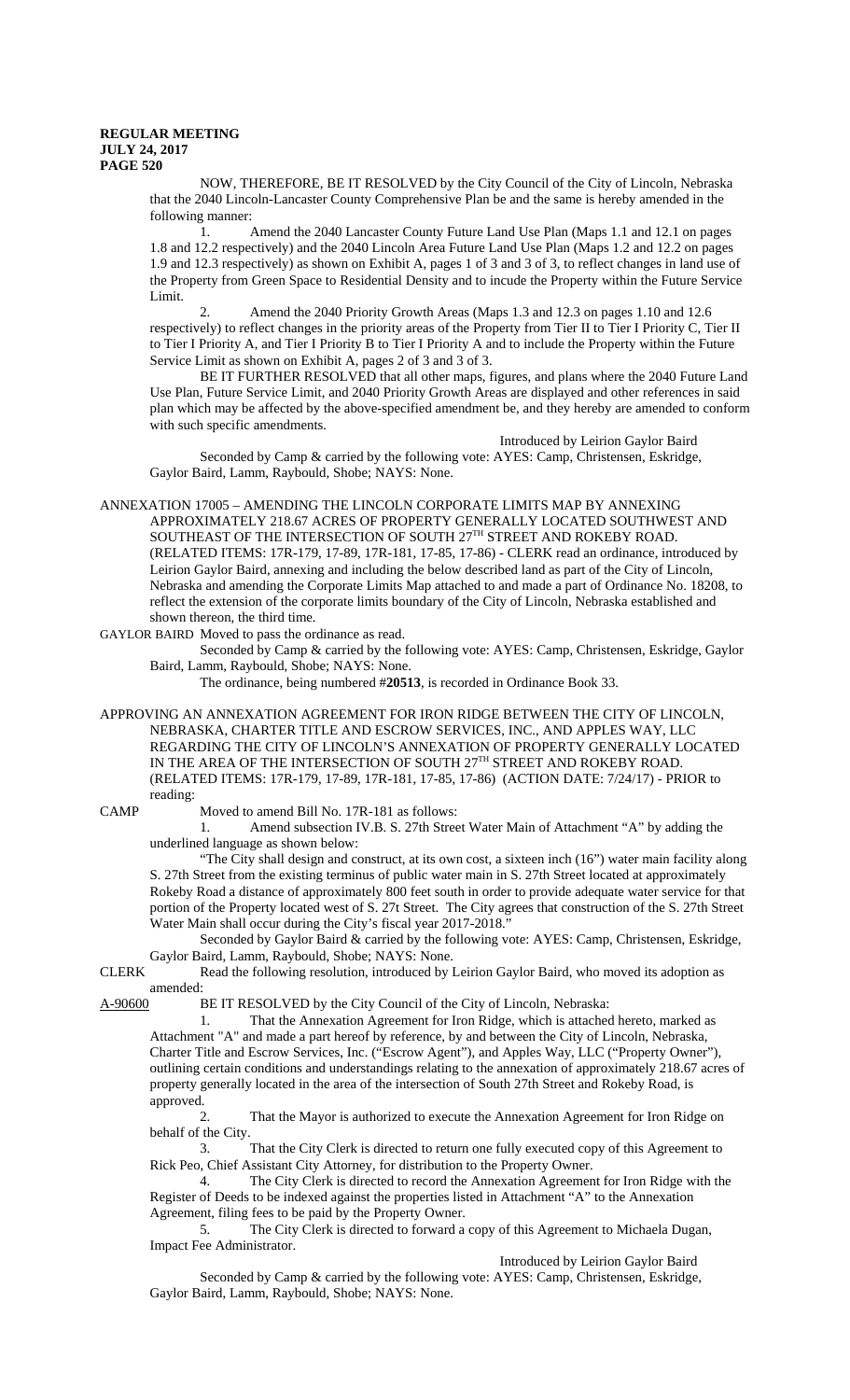CHANGE OF ZONE 17012 – APPLICATION OF APPLES WAY, LLC FOR A CHANGE OF ZONE FROM AG AGRICULTURAL DISTRICT TO R-3 RESIDENTIAL DISTRICT ON PROPERTY GENERALLY LOCATED SOUTHWEST OF THE INTERSECTION OF SOUTH 27TH STREET AND ROKEBY ROAD. (RELATED ITEMS: 17R-179, 17-89, 17R-181, 17-85, 17-86) - CLERK read an ordinance, introduced by Leirion Gaylor Baird, amending the Lincoln Zoning District Maps adopted by reference and made a part of Title 27 of the Lincoln Municipal Code, pursuant to Section 27.05.020 of the Lincoln Municipal Code, by changing the boundaries of the districts established and shown thereon, the third time. GAYLOR BAIRD Moved to pass the ordinance as read.

Seconded by Camp & carried by the following vote: AYES: Camp, Christensen, Eskridge, Gaylor Baird, Lamm, Raybould, Shobe; NAYS: None.

The ordinance, being numbered #**20514**, is recorded in Ordinance Book 33.

CHANGE OF ZONE 17013 – APPLICATION OF APPLES WAY, LLC FOR A CHANGE OF ZONE FROM AG AGRICULTURAL DISTRICT TO R-3 RESIDENTIAL DISTRICT; FOR A PLANNED UNIT DEVELOPMENT DISTRICT DESIGNATION OF SAID PROPERTY; AND FOR A DEVELOPMENT PLAN WHICH PROPOSES MODIFICATIONS TO THE ZONING ORDINANCE, LAND SUBDIVISION ORDINANCE, AND DESIGN STANDARDS TO ALLOW UP TO 250 DWELLING UNITS IN CONFORMANCE WITH R-3 ZONING REQUIREMENTS, AND UP TO 50,000 SQUARE FEET OF COMMERCIAL FLOOR AREA AND 200 DWELLING UNITS IN CONFORMANCE WITH B-2 ZONING REQUIREMENTS, ON PROPERTY GENERALLY LOCATED AT THE SOUTHEAST CORNER OF THE INTERSECTION OF SOUTH 27TH STREET AND ROKEBY ROAD. (RELATED ITEMS: 17R-179, 17-89, 17R-181, 17-85, 17-86) - CLERK read an ordinance, introduced by Leirion Gaylor Baird, amending the Lincoln Zoning District Maps attached to and made a part of Title 27 of the Lincoln Municipal Code, as provided by Section 27.05.020 of the Lincoln Municipal Code, by changing the boundaries of the districts established and shown thereon, the third time.

GAYLOR BAIRD Moved to pass the ordinance as read.

Seconded by Camp & carried by the following vote: AYES: Camp, Christensen, Eskridge, Gaylor Baird, Lamm, Raybould, Shobe; NAYS: None.

The ordinance, being numbered #**20515**, is recorded in Ordinance Book 33.

# **RESOLUTIONS - 1ST READING**

ACCEPTING THE REPORT OF NEW AND PENDING CLAIMS AGAINST THE CITY AND APPROVING DISPOSITION OF CLAIMS SET FORTH FOR THE PERIOD OF JULY 1-15, 2017.

APPROVING A MULTI-YEAR CONTRACT BETWEEN THE CITY OF LINCOLN AND HAUSMANN CONSTRUCTION TO PROVIDE CONSTRUCTION MANAGER AT RISK SERVICES – FIRE STATIONS 10, 12, 16, AND POLICE/FIRE STATION 15, PURSUANT TO RFP NO. 17-168, FOR A TERM COMMENCING UPON EXECUTION OF THE CONTRACT THROUGH SEPTEMBER 1, 2019.

APPROVING A CONTRACT BETWEEN THE CITY OF LINCOLN AND CARSON+CO GLOBAL FOR COMPREHENSIVE RESIDENTIAL AND COMMERCIAL RECYCLING COMMUNICATION, EDUCATION, ENGAGEMENT AND BEHAVIOR CHANGE INITIATIVE, PURSUANT TO RFP NO. 17-116, FOR A THREE YEAR TERM WITH THE OPTION TO RENEW FOR ONE ADDITIONAL THREE YEAR TERM.

### **ORDINANCES - 1ST READING & RELATED RESOLUTIONS (AS REQUIRED)**

AMENDING SECTION 10.14.260 TO PROVIDE SPECIFICALLY FOR A SCHOOL RELATED SPEED ZONE ON 84TH STREET AND REPEALING SECTION 10.14.260 OF THE LINCOLN MUNICIPAL CODE AS HITHERTO EXISTING. (RELATED ITEMS: 17-94, 17R-190) - CLERK read an ordinance, introduced by Cyndi Lamm, amending Section 10.14.260 of the Lincoln Municipal Code to provide specifically for a school related speed zone on 84<sup>th</sup> Street and Repealing Section 10.14.260 of the Lincoln Municipal Code as hitherto existing, the first time.

A RESOLUTION IN SUPPORT OF A SCHOOL RELATED SPEED ZONE ON 84TH STREET AND THE APPROPRIATION OF \$150,000 FROM MISCELLANEOUS BUDGET/CONTINGENCY TO SAFETY AND OPERATION IMPROVEMENT PROGRAM TO FUND THE CREATION AND INSTALLATION. (RELATED ITEMS: 17-94, 17R-190) (ACTION DATE: 8/7/17)